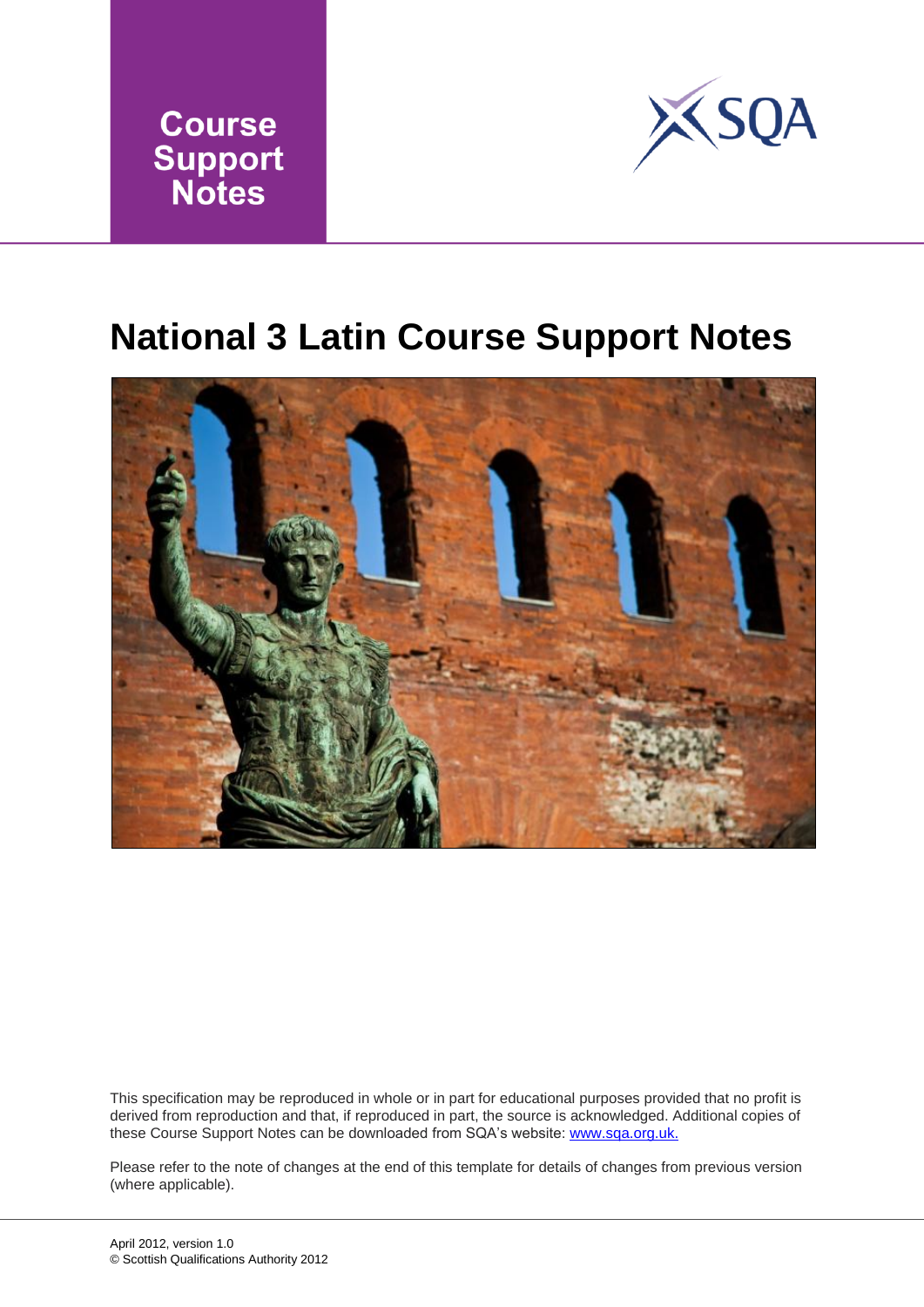## **Contents**

#### **Course Support Notes**

| Introduction                                                   | 1              |
|----------------------------------------------------------------|----------------|
| General guidance on the Course                                 | $\overline{2}$ |
| Approaches to learning, teaching and assessment                | $\overline{4}$ |
| Equality and inclusion                                         | 9              |
| Appendix 1: Reference documents                                | 10             |
| Appendix 2: Translation, accidence and syntax                  | 11             |
| Appendix 3: Texts for literary appreciation                    | 12             |
| Administrative information                                     | 13             |
| Unit Support Notes - Latin: Translating (National 3)           | 14             |
| Introduction                                                   | 15             |
| General guidance on the Unit                                   | 16             |
| Approaches to learning, teaching and assessment                | 18             |
| Equality and inclusion                                         | 21             |
| Appendix 1: Reference documents                                | 22             |
| Appendix 2: Translating, accidence and syntax                  | 23             |
| Administrative information                                     | 24             |
| Unit Support Notes - Latin: Literary Appreciation (National 3) | 25             |
| Introduction                                                   | 26             |
| General guidance on the Unit                                   | 27             |
| Approaches to learning, teaching and assessment                | 28             |
| Equality and inclusion                                         | 31             |
| Appendix 1: Reference documents                                | 32             |
| Administrative information                                     | 33             |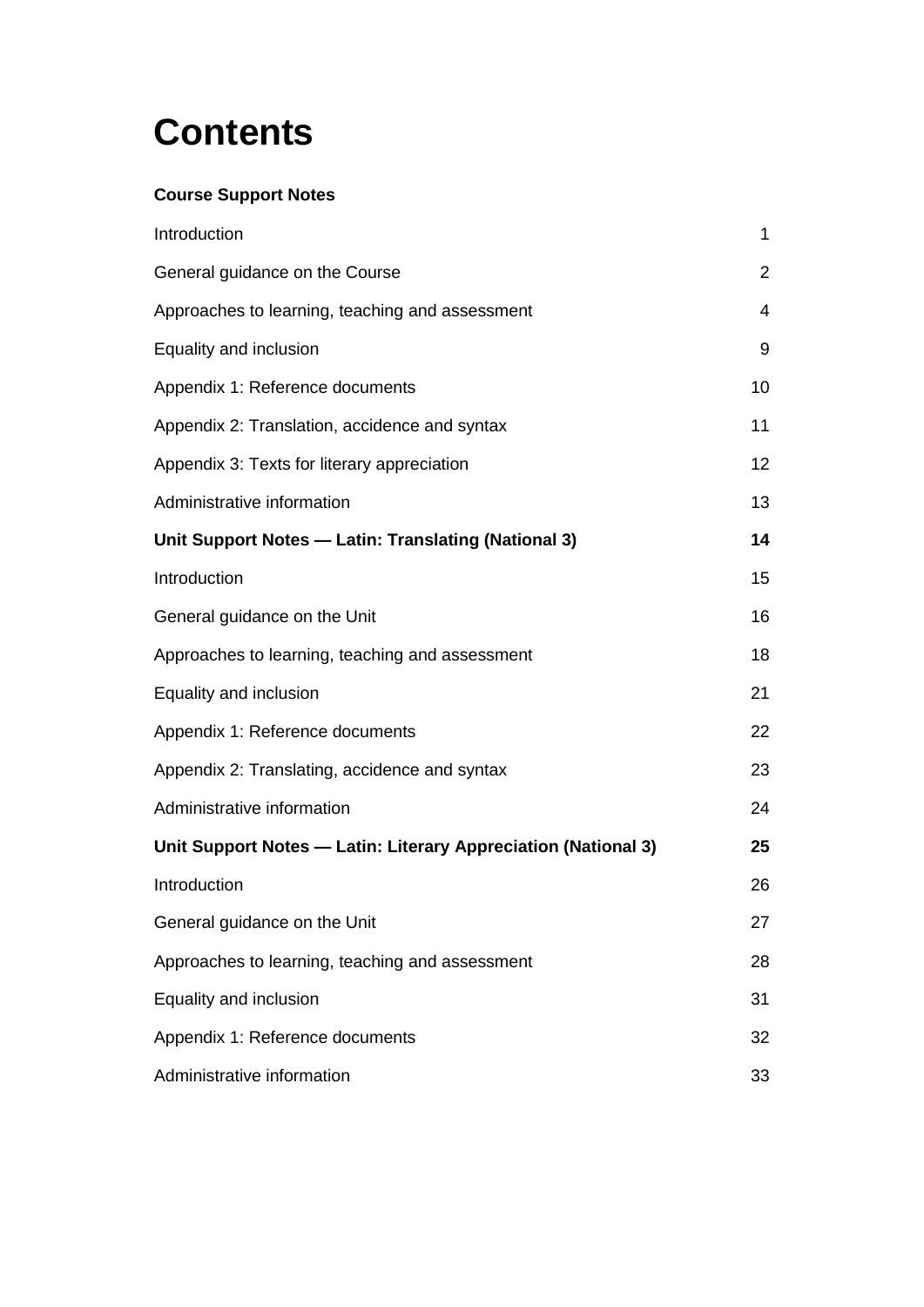# <span id="page-2-0"></span>**Introduction**

These support notes are not mandatory. They provide advice and guidance on approaches to delivering and assessing the National 3 Latin Course. They are intended for teachers and lecturers who are delivering the Course and its Units. They should be read in conjunction with the National 3 Latin *Course Specification* and the Unit Specifications for the Units in the Course.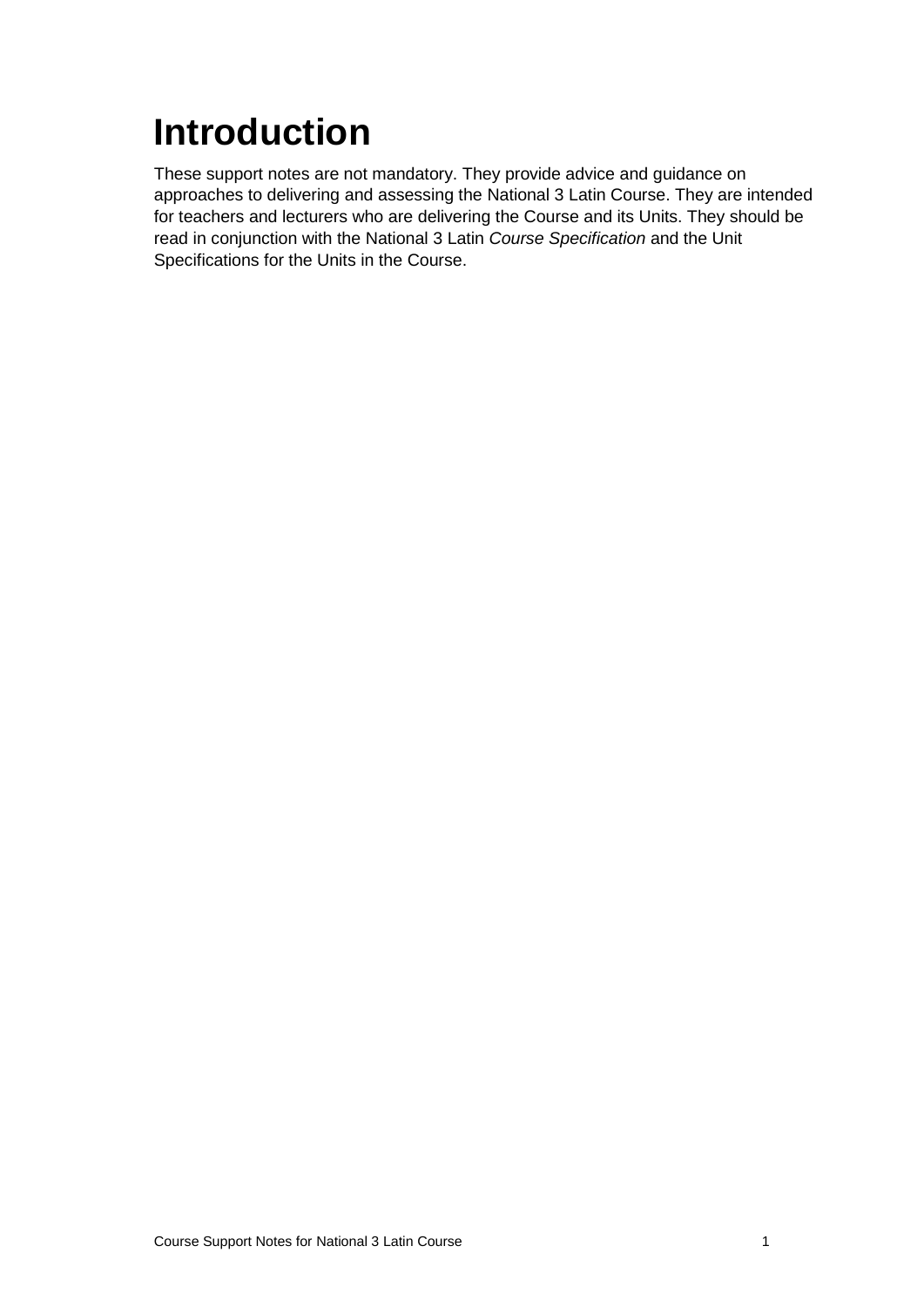# <span id="page-3-0"></span>**General guidance on the Course**

## **Aims**

The Course offers learners opportunities to develop and extend a wide range of skills. In particular, the Course aims to enable learners to develop:

- $\bullet$  the language skills of translation
- $\bullet$  the ability to understand, analyse and evaluate
- $\bullet$  the ability to apply knowledge of language
- knowledge and understanding of literary techniques and Roman culture

The Course contributes towards the development of literacy skills by providing learners with opportunities to listen, talk, read and write in English, and read in Latin.

### **Progression into this Course**

Entry to this Course is at the discretion of the centre.

#### **Experiences and outcomes**

New National Courses have been designed to draw and build on the curriculum experiences and outcomes as appropriate.

Prior learning and experience gained through Classical Languages or Classical Studies experiences and outcomes may provide an appropriate basis for doing this Course.

### **Skills, knowledge and understanding covered in this Course**

This section provides further advice and guidance about skills, knowledge and understanding that could be included in the Course.

Note: teachers and lecturers should refer to the National 3 Latin *Course Specification* for mandatory information about the skills, knowledge and understanding to be covered in this Course.

These include:

- translation skills, including developing basic knowledge of vocabulary, accidence and syntax
- understanding, analysing and evaluating simple texts, both in Latin and translated into English
- basic knowledge and understanding of literary techniques and aspects of Roman culture

Development of the above skills provides opportunities to develop the skills for learning, skills for life and skills for work that are most significant in this qualification, as shown in the relevant sections that follow.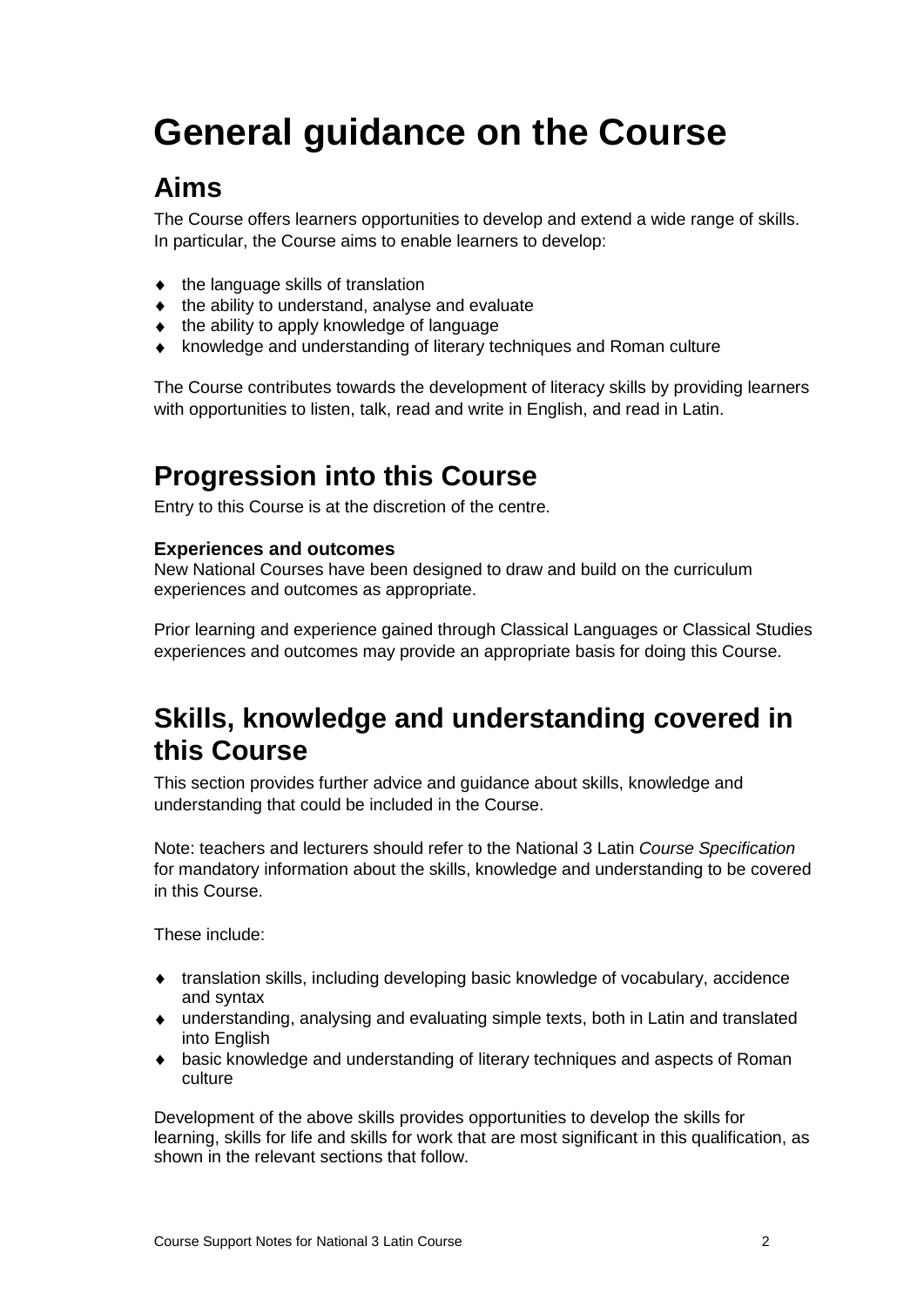### **Progression from this Course**

Progression from this Course includes opportunities for vertical and lateral progression to:

- National 4 Latin Course or relevant component Units
- National 3 or National 4 Classical Studies Course or relevant component Units
- another language qualification or relevant component Units
- further education, employment and/or training

### **Hierarchies**

**Hierarchy** is the term used to describe Courses and Units which form a structured sequence involving two or more SCQF levels.

It is important that any content in a Course and/or Unit at one particular SCQF level is not repeated if a learner progresses to the next level of the hierarchy. The skills and knowledge should be able to be applied to new content and contexts to enrich the learning experience. This is for centres to manage.

It is important to note that National Qualifications are designed in a hierarchical structure to allow, where appropriate to learners' needs, 'fall-back' to a lower level of qualification or 'step-up' to a higher level. The Latin Courses at National 3, National 4, National 5 and Higher follow a similar structure but differ in the degree of difficulty and complexity from one level to the next. This structure aims to facilitate multi-level teaching and enable learners to be given recognition for their best achievement.

Evidence should satisfy the Assessment Standards at the appropriate level.

Further information on how this hierarchy can be managed is given in this document in the Approaches to learning, teaching and assessment section.

The following diagram shows the hierarchical structure of Latin from one National Qualifications level to the next:

| <b>National 3</b>            | <b>National 4</b>                | <b>National 5</b>            | <b>Higher</b>                |
|------------------------------|----------------------------------|------------------------------|------------------------------|
| Translating                  | Translating                      | Translating                  | Translating                  |
| <b>Literary Appreciation</b> | <b>Literary Appreciation</b>     | <b>Literary Appreciation</b> | <b>Literary Appreciation</b> |
|                              | <b>Added Value</b><br>Assignment | Course assessment            | Course assessment            |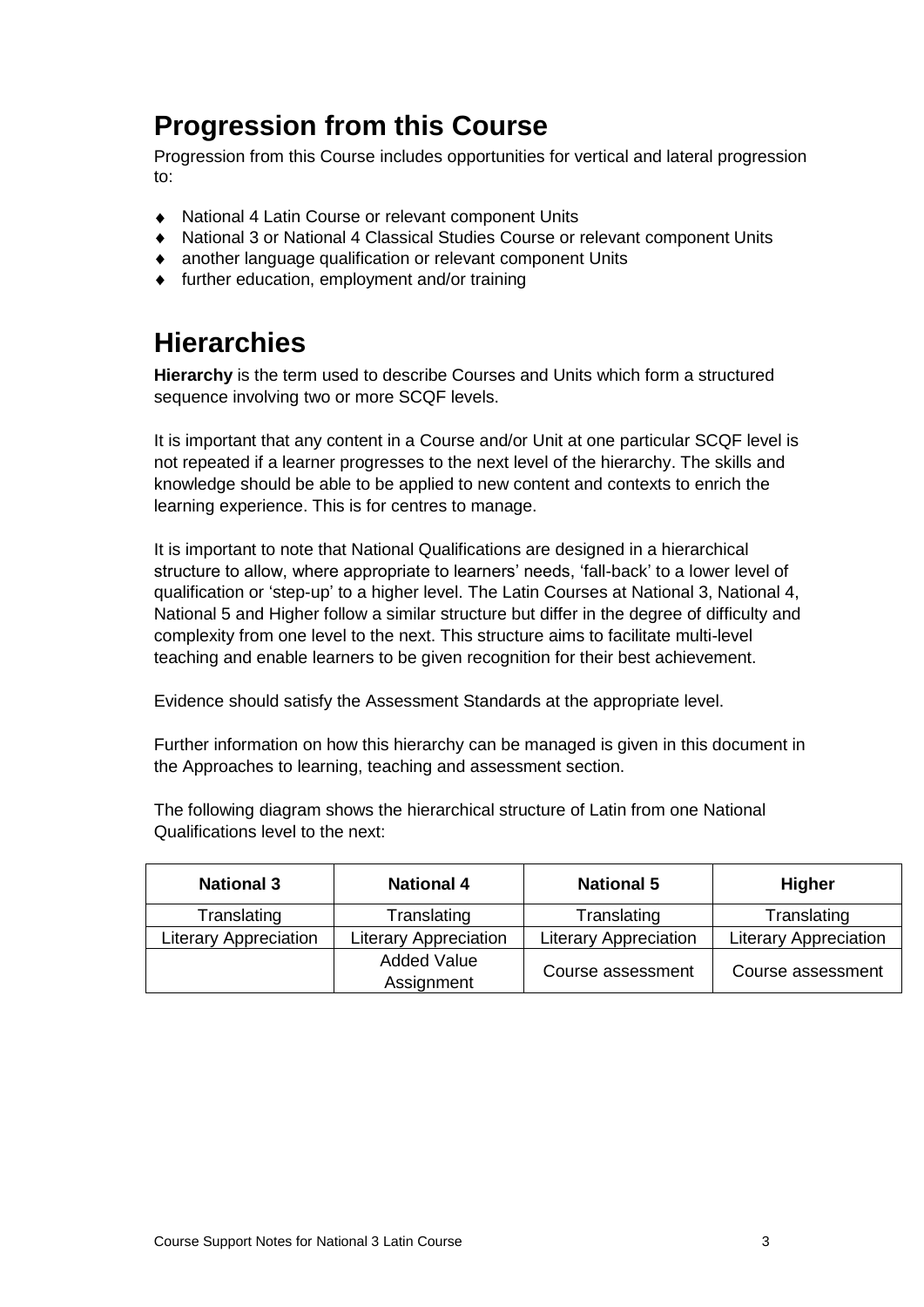## <span id="page-5-0"></span>**Approaches to learning, teaching and assessment**

#### **Structure of learning and teaching**

Learners should be given the opportunity to build on prior learning, increase their knowledge about the Latin language, and integrate and apply the skills involved in the *Latin: Translating* and *Latin: Literary Appreciation* Units.

For those learners who begin Latin at this level, the Units may be sequential or may be studied in parallel, with the language work underpinning translation likely to be covered first. However, some simple work on literary appreciation may also begin.

Learning about Scotland and Scottish culture will enrich the learners' learning experience and help them to develop the skills for learning, life and work they will need to prepare them for taking their place in a diverse, inclusive and participative Scotland and beyond. Where there are opportunities to contextualise approaches to learning and teaching to Scottish contexts, teachers and lecturers should consider this.

#### **Some approaches to language learning: topics, contexts and key learning activities**

Some of the contexts in which skills, knowledge and understanding are developed in the Course and on which many course books are based, will, in principle, be familiar to learners (eg family, education). Other contexts, such as slavery, may be less so.

However, learners should quickly recognise that, when set both within a different culture and in a different era, as the world of the Romans is, even familiar contexts can, in practice, take on new and unfamiliar dimensions. The understanding, analysis and evaluation of Latin texts should ultimately encourage learners to explore their understanding of the contexts of their learning and compare these with modern or other cultural interpretations.

Identifying differences and similarities between today's world and that of the Romans will help learners to understand and appreciate the legacy of Roman culture which informs many aspects of contemporary life. This should also encourage learners to challenge some of the cultural assumptions they make by broadening and deepening their cultural awareness. This, in turn, should develop an appreciation of and empathy with wider cultural differences.

Wherever possible, it is recommended that learning and teaching approaches, topics, texts and contexts are used to support learners in recognising the relevance and impact of both the Latin language and Roman culture on the heritage of the country in which they live/work.

It is suggested, for example, that teachers may wish to develop learners' awareness of the influence of the Romans and Latin language on Scottish culture and heritage, through exploring a range of texts with a particularly Scottish flavour.

Such texts might include 'Macbeth' from Buchanan's *Selections from the History of Scotland* (in *Per Saecula: Prose* by Hugh McArdle and Geoffrey Suggitt), or 'The Loch Ness Monster Story' (from *Ecce Romani 5*, p. 244). At this level, these stories could successfully be read in English translation or from a simple Latin version.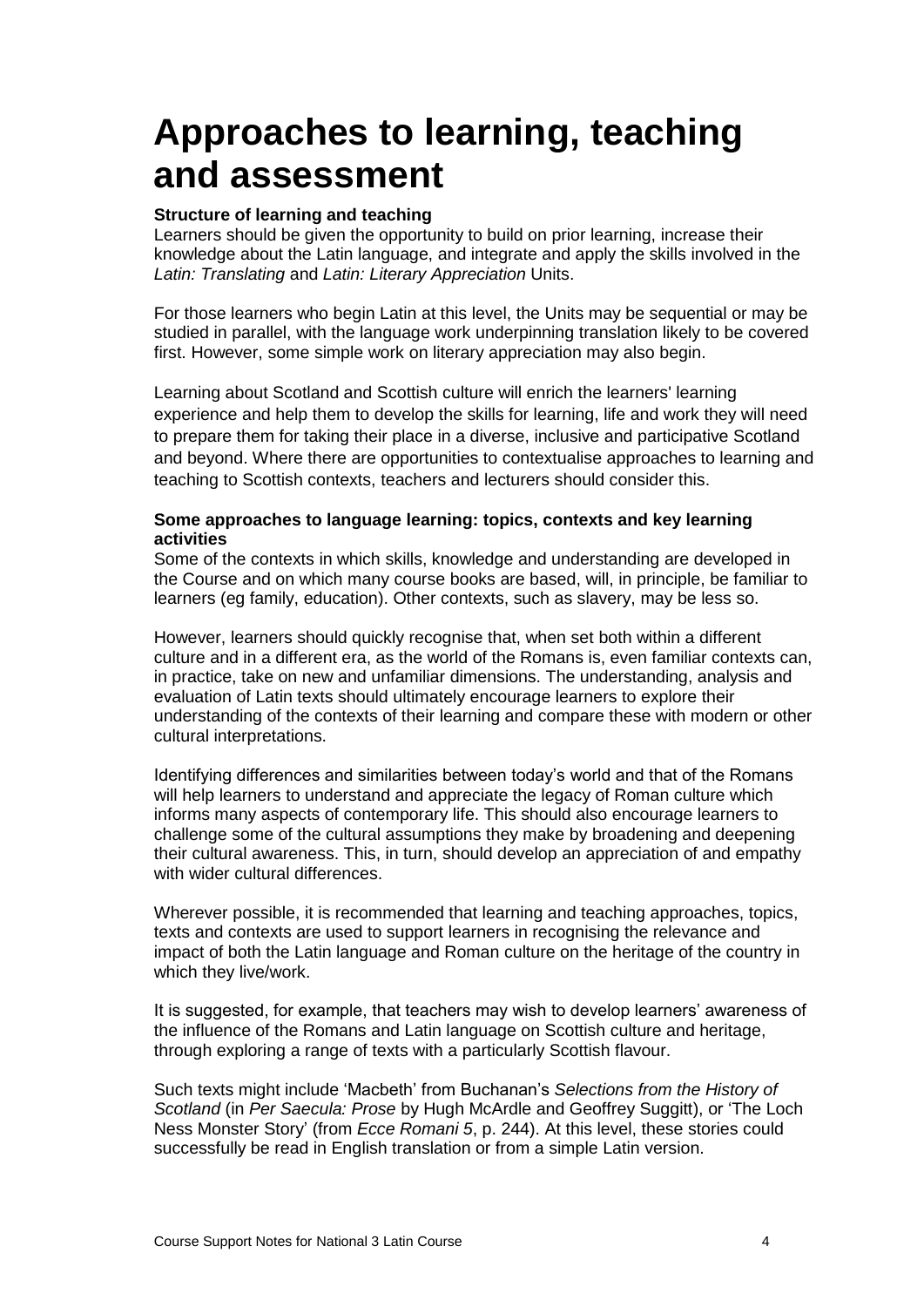#### **Planning**

Planning is of vital importance to learning, teaching and assessment. Careful planning of learning and teaching approaches and activities should facilitate generation of naturally occurring evidence during coursework.

Key activities for National 3 Latin Course include:

- ♦ learning simple vocabulary and using word lists
- ◆ learning basic grammar rules
- ◆ practising simple translation
- ◆ preparing translation of simple Latin texts
- developing understanding, basic analytical skills and personal engagement with literature
- making connections between the Roman world and contemporary life

Learners would benefit from keeping their own records of learning, in which they or their teacher can record what they have achieved, how well they have performed, the skills they have developed and their development needs. Such records can also be useful for communicating learner progress to parents/carers.

Many of the above approaches lend themselves to cross-curricular interaction and are to be encouraged.

All the Outcomes of this Course contribute to the generic skill of literacy by developing the skills required for translation and literary appreciation. Whilst there is no assessment of added value in the National 3 Latin Course, practical tasks which combine translation and literary appreciation skills can help to create naturally occurring evidence for assessment of the Course.

#### **Integration of skills**

Learners may take one or more of the component Units on a free-standing basis. In working through the *Literary Appreciation* Unit, the learner also uses translation skills; and by working through the *Translating* Unit, the learner benefits from an understanding of context and/or author's style — the very skills that *Literary Appreciation* imparts. Each Unit complements the other.

For learners who are studying the Course as a whole, this integration of skills is even more significant. As learners may be studying the Units concurrently, each Course should provide a sustained and progressive learning experience, which offers to learners:

- reinforcement of teaching points, where necessary, covering aspects from the two Units, thereby aiding integration
- extra reading to improve translation skills and develop literary appreciation skills as well as literacy in general
- time for more structured development of contextual knowledge, to assist learners in unseen translation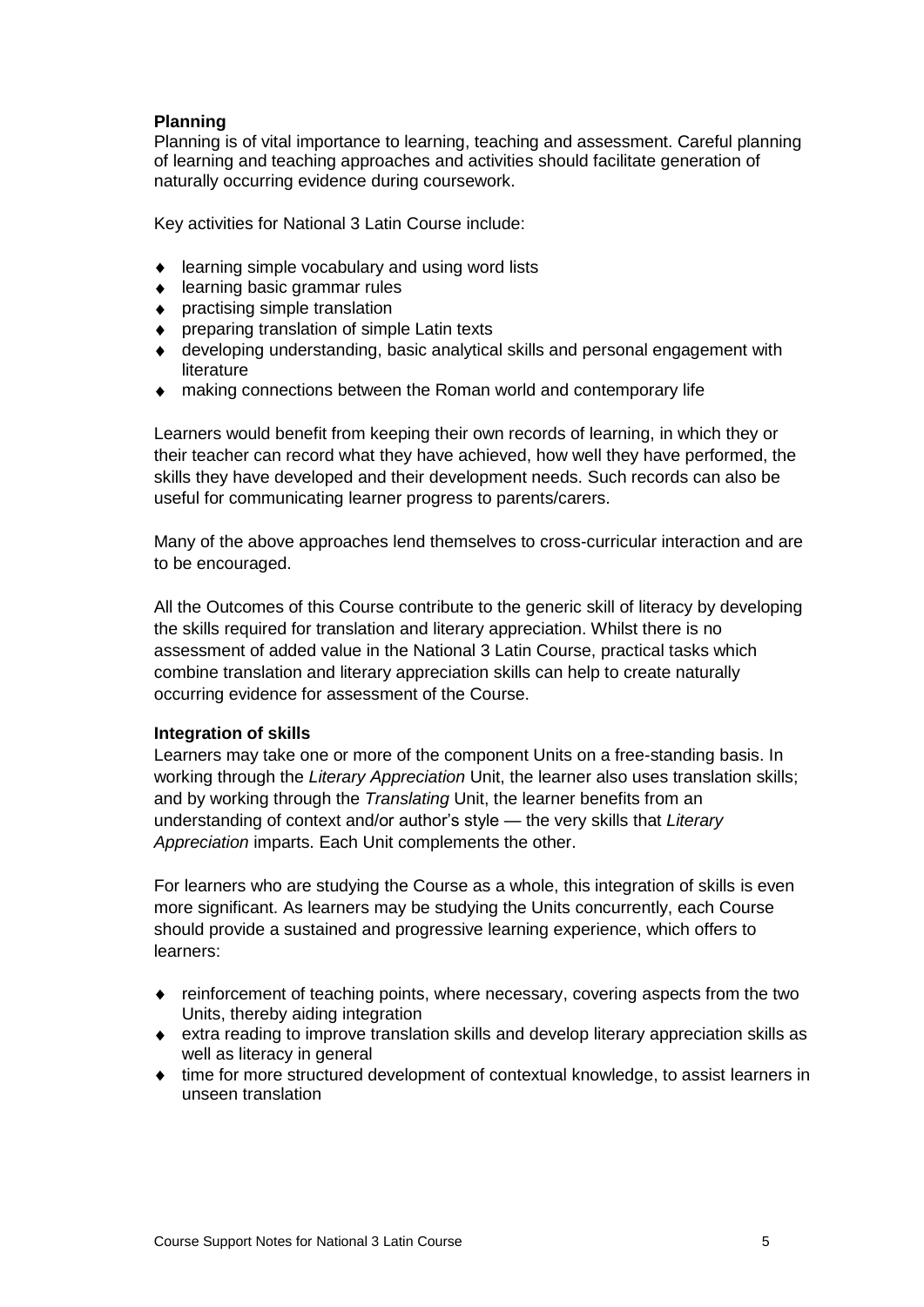## **Combining assessment across Units**

Translation exercises might be combined with questions on the ideas, themes and literary techniques contained within the text. Discussion of, or questions on, personal responses to content could involve learners completing further research into a particular aspect of Roman culture, and their findings could be presented in written, oral, pictorial or digital form, or using some other form of creativity. This approach would result in the integration of content and skills from both Units.

Where this combined assessment approach is used, it will be important to ensure evidence of achievement in each planned assessed Outcome, for example, through the use of assessor observation checklists and recordings where appropriate.

Assessors should bear in mind the need to have readily available evidence of achievement for each Outcome of each Unit.

### **Developing skills for learning, skills for life and skills for work**

Learners are expected to develop broad generic skills as an integral part of their learning experience. The *Course Specification* lists the skills for learning, skills for life and skills for work that learners should develop through this Course. These are based on *SQA Skills Framework: Skills for Learning, Skills for Life and Skills for Work* and must be built into the Course where there are appropriate opportunities. The level of these skills will be appropriate to the level of the Course. The following are developed naturally during the Course:

#### **1 Literacy**

- 1.1 Reading
- **4 Employability, enterprise and citizenship**
- 4.6 Citizenship

#### **5 Thinking skills**

- 5.3 Applying
- 5.4 Analysing and evaluating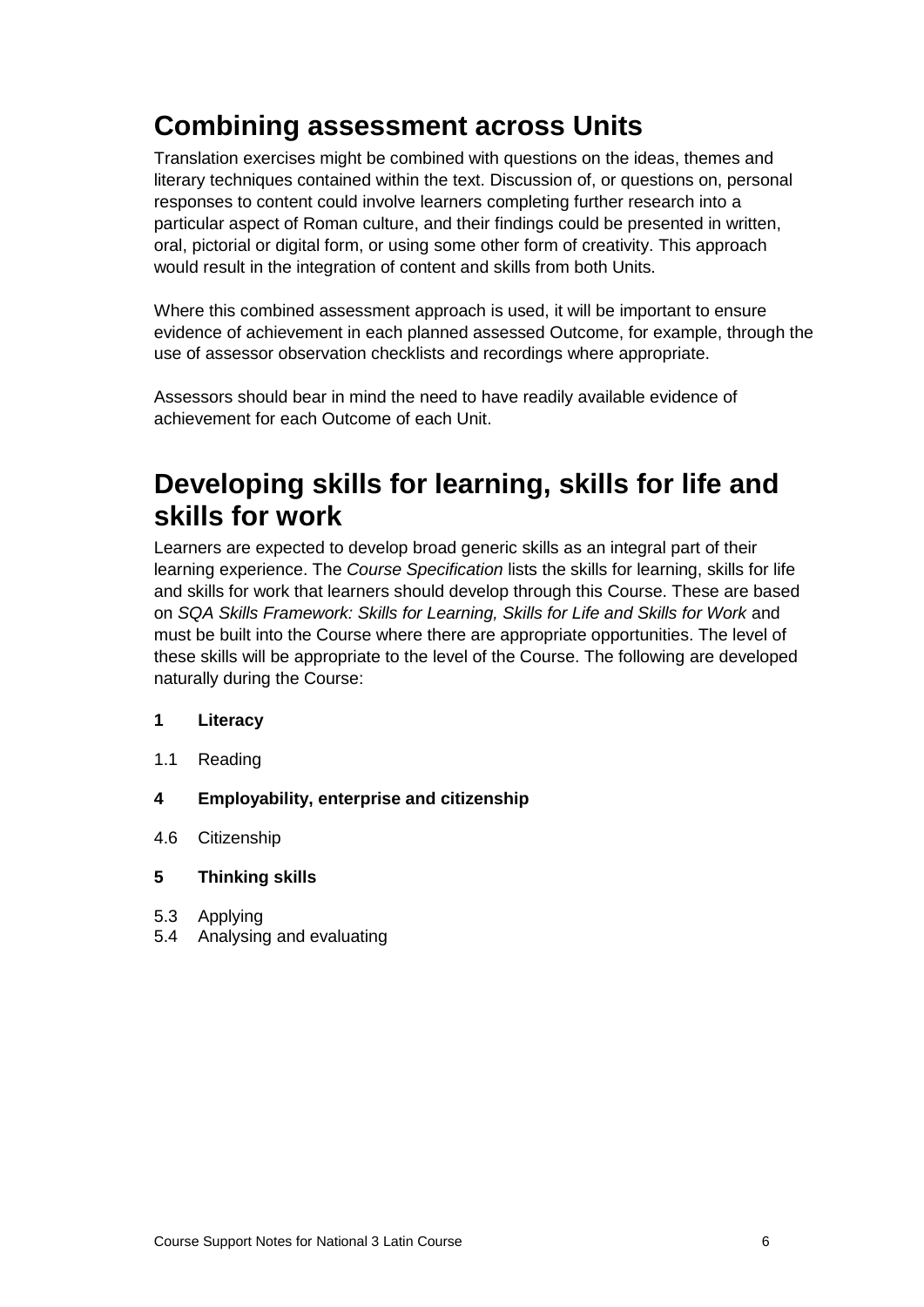|                                       | Skills for learning, skills for life and<br>skills for work                                                                                                                                                                                                                                                                                                                                                                                                                         | Approaches to learning and<br>teaching                                                                                                                                                                                                                                                                                                                                                                                                                                                                                                                                                                                                                                |
|---------------------------------------|-------------------------------------------------------------------------------------------------------------------------------------------------------------------------------------------------------------------------------------------------------------------------------------------------------------------------------------------------------------------------------------------------------------------------------------------------------------------------------------|-----------------------------------------------------------------------------------------------------------------------------------------------------------------------------------------------------------------------------------------------------------------------------------------------------------------------------------------------------------------------------------------------------------------------------------------------------------------------------------------------------------------------------------------------------------------------------------------------------------------------------------------------------------------------|
| 1<br>1.1                              | Literacy<br><b>Reading:</b> Literacy is the ability to<br>communicate by reading, writing,<br>listening and talking.                                                                                                                                                                                                                                                                                                                                                                | Through reading Latin texts in the<br>original and in translation in both the<br>Translating Unit and the Literary<br>Appreciation Unit, learners will develop<br>their reading skills in English and their<br>knowledge and understanding of<br>language in general.                                                                                                                                                                                                                                                                                                                                                                                                 |
| 4<br>4.6                              | <b>Employability, enterprise and</b><br>citizenship<br>Citizenship: Citizenship includes<br>having concern for the<br>environment and for others; being<br>aware of rights and<br>responsibilities; being aware of<br>the democratic society; being<br>outward looking towards society;<br>being able to recognise one's<br>personal role in this context; and<br>being aware of global issues,<br>understanding one's<br>responsibilities within these, and<br>acting responsibly. | The study of the National 3 Latin<br>Course provides opportunities to<br>develop skills related to employability,<br>enterprise and citizenship through the<br>use of appropriate themes and topics<br>that allow learners to compare and<br>contrast, for example, life, work,<br>business and society in Roman times<br>with those of modern times.                                                                                                                                                                                                                                                                                                                 |
| $\overline{\mathbf{5}}$<br>5.3<br>5.4 | <b>Thinking skills</b><br><b>Applying:</b> Applying is the ability<br>to use existing information to<br>solve a problem in a different<br>context, and the ability to plan,<br>organise and complete a task.<br><b>Analysing and evaluating: This</b><br>covers the ability to identify and<br>weigh-up the features of a<br>situation and to use your<br>judgement of them in coming to a<br>conclusion. It includes reviewing<br>and considering any potential<br>solutions.      | Through developing skills acquired in<br>the Translating Unit and the Literary<br>Appreciation Unit, learners will apply<br>basic knowledge of language to<br>translate simple Latin texts into English<br>and to analyse and evaluate simple<br>Latin texts and English translations of<br>original Latin texts.<br>Wherever possible, learners can be<br>given the opportunity to apply the skills,<br>knowledge and understanding already<br>acquired to new topics and contexts.<br>Learners will use what they know<br>already, for example, when they apply<br>their knowledge of literary techniques<br>to analyse and evaluate texts by<br>different authors. |

Through accessing Latin texts in the original and in translation, through their translation and literary appreciation skills, learners should be able to develop an understanding of a range of aspects of Roman culture. These include slavery, the place of women, love,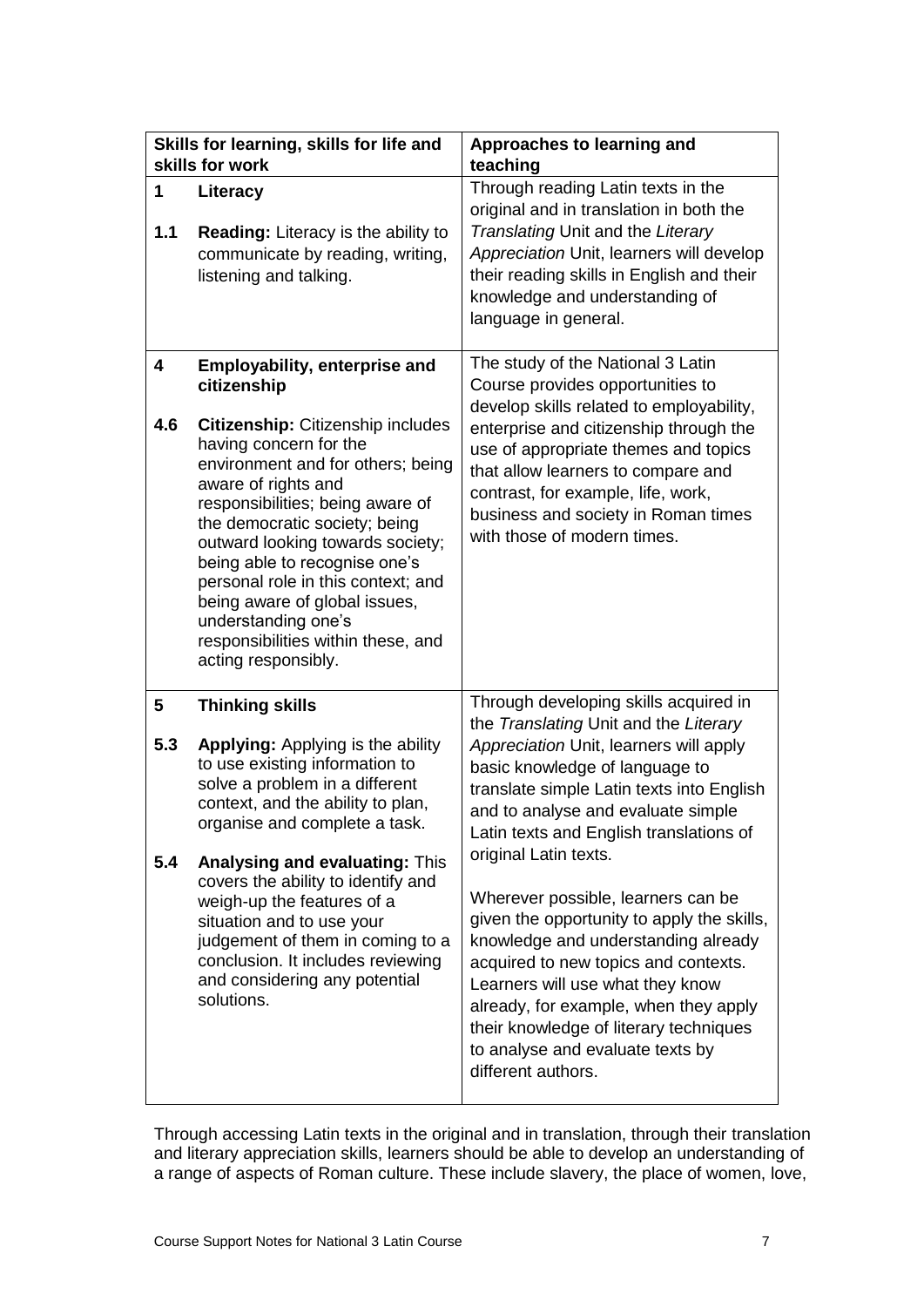social and political issues, education, sport, moral and philosophical issues — all of which allow for comparison between the Roman world and the modern world in Scotland and elsewhere.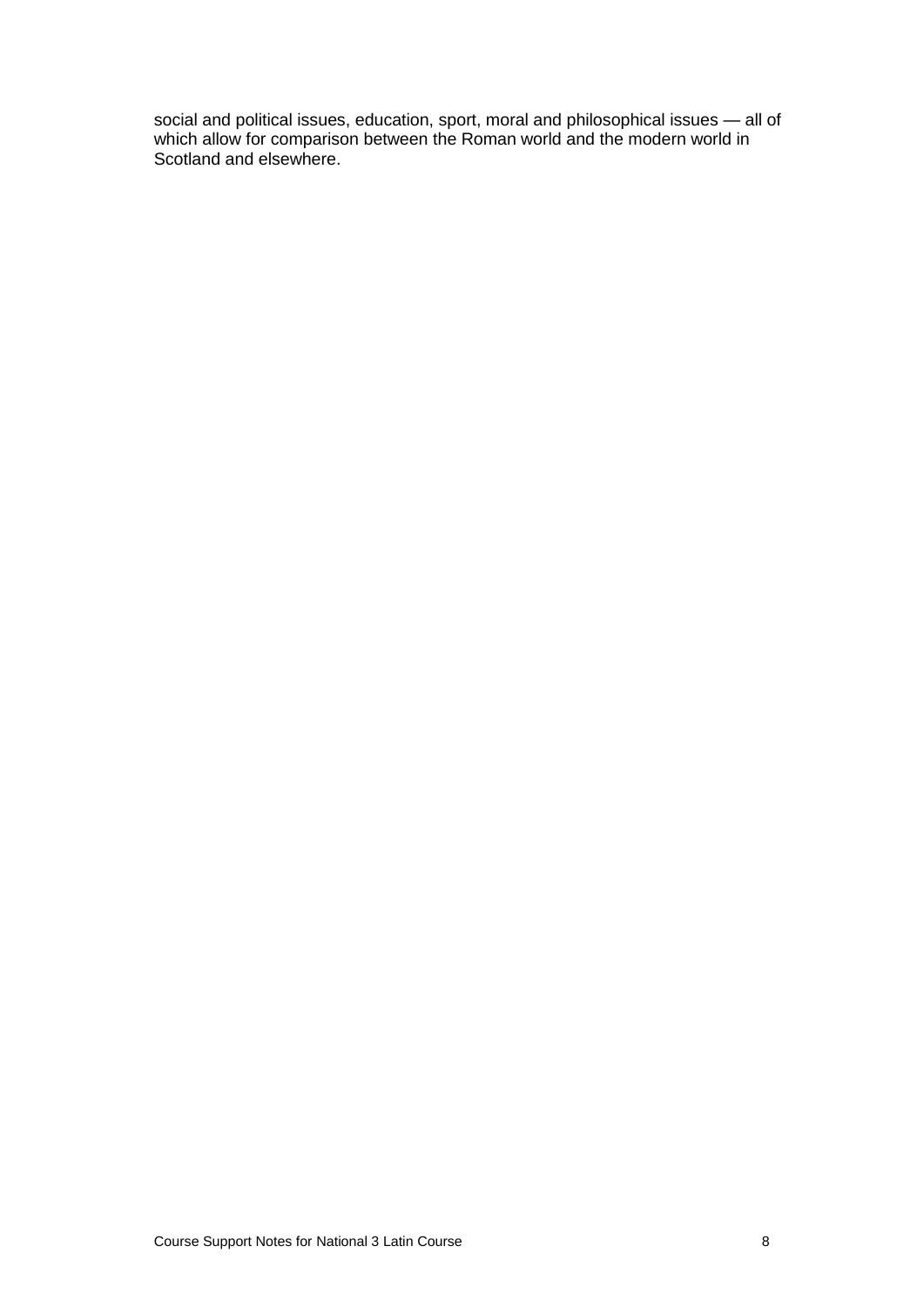# <span id="page-10-0"></span>**Equality and inclusion**

It is recognised that centres have their own duties under equality and other legislation and policy initiatives. The guidance given in these *Course Support Notes* is designed to sit alongside these duties but is specific to the delivery and assessment of the Course.

It is important that centres are aware of and understand SQA's assessment arrangements for disabled learners, and those with additional support needs, when making requests for adjustments to published assessment arrangements. Centres will find more guidance on this in the series of publications on Assessment Arrangements on SQA's website: [www.sqa.org.uk/sqa//14977.html.](http://www.sqa.org.uk/sqa/14977.html)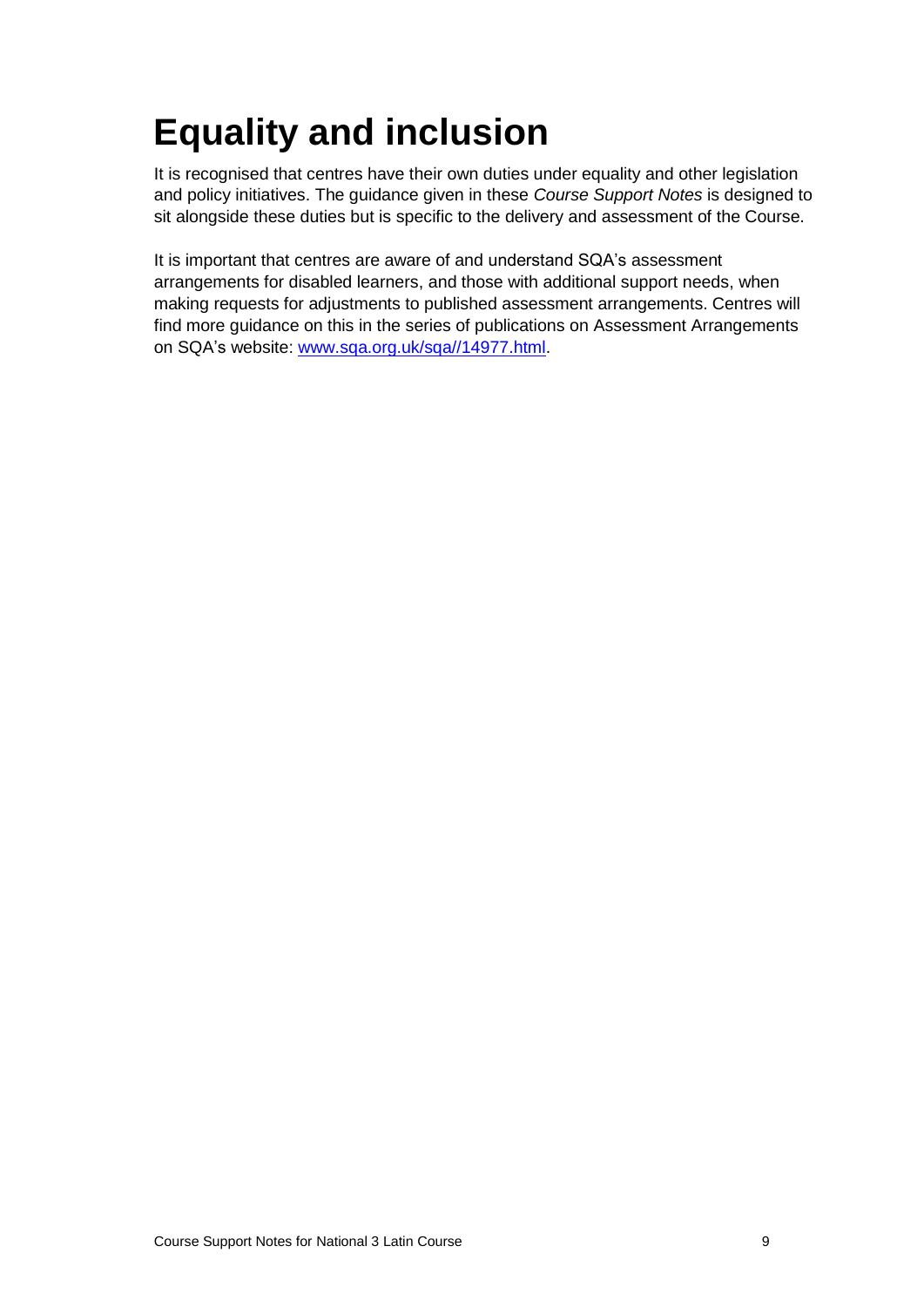## <span id="page-11-0"></span>**Appendix 1: Reference documents**

The following reference documents will provide useful information and background.

- Assessment Arrangements (for disabled candidates and/or those with additional support needs) — various publications on SQA's website: <http://www.sqa.org.uk/sqa/14976.html>
- *[Building the Curriculum 3: A framework for learning and teaching](http://www.ltscotland.org.uk/buildingyourcurriculum/policycontext/btc/btc5.asp)*  $\bullet$
- ◆ [Course Specifications](http://www.sqa.org.uk/sqa/46327.2947.html)
- ◆ **[Design Principles for National Courses](http://www.sqa.org.uk/sqa/42135.2629.html)**
- *[Guide to Assessment](http://www.sqa.org.uk/files_ccc/GuideToAssessment.pdf)* (June 2008)
- **[Overview of Qualification Reports](http://www.sqa.org.uk/sqa/42467.2792.html)**
- ◆ Principles and practice papers for curriculum areas
- *[SCQF Handbook: User Guide](http://www.scqf.org.uk/Resources) (published 2009)* and SCQF level descriptors (to be reviewed during 2011 to 2012): [www.sqa.org.uk/sqa/4595.html](http://www.sqa.org.uk/sqa/4595.html)
- *[SQA Skills Framework: Skills for Learning, Skills for Life and Skills for Work](http://www.sqa.org.uk/sqa/45395.html)*
- *[Skills for Learning, Skills for Life and Skills for Work: Using the Curriculum Tool](http://www.sqa.org.uk/sqa/45395.html)*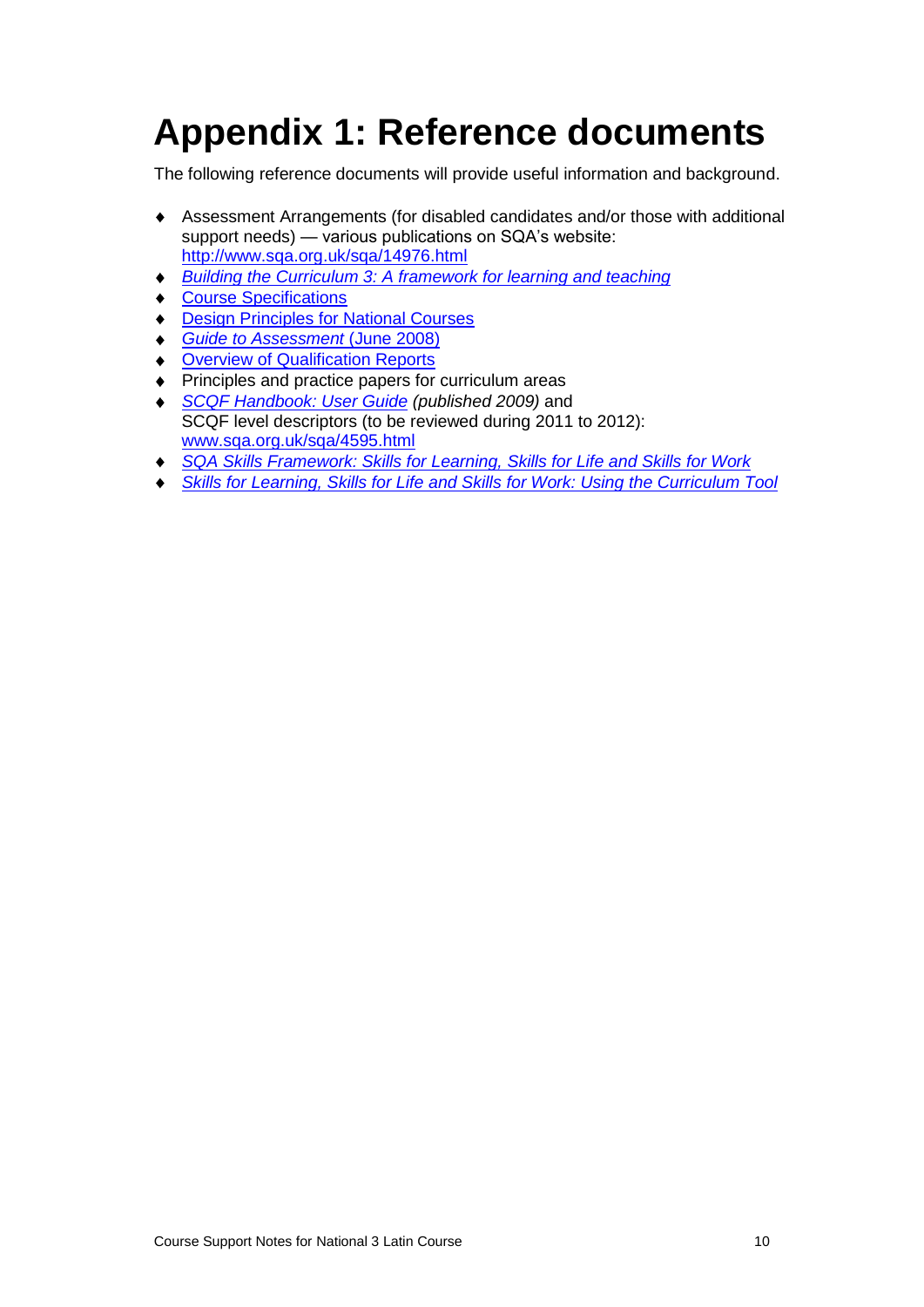## <span id="page-12-0"></span>**Appendix 2: Translation, accidence and syntax**

For translation, the Course will have to cover relevant aspects of accidence, syntax and case usage, and give opportunities for practice in translation of unprepared prose passages appropriate to this level.

The following summary table shows the accidence and syntax that may be encountered in the National 3 Latin Course:

| Latin National 3 - Accidence and Syntax                                        |  |  |  |
|--------------------------------------------------------------------------------|--|--|--|
| <b>Accidence</b>                                                               |  |  |  |
| Regular nouns: declensions 1–3, nominative and accusative, ablative with       |  |  |  |
| prepositions                                                                   |  |  |  |
| Regular adjectives and adverbs (positive)                                      |  |  |  |
| Pronouns: ego, nos, tu, vos, se and possessive adjectives (nominative only)    |  |  |  |
| qui and quis (nominative only)                                                 |  |  |  |
| Regular verbs (all active tenses except future, future perfect and pluperfect) |  |  |  |
| Infinitives (present active only)                                              |  |  |  |
|                                                                                |  |  |  |
| <b>Syntax</b>                                                                  |  |  |  |
| Standard uses of cases                                                         |  |  |  |
| Relative pronouns (nominative and indicative only)                             |  |  |  |
| Indirect commands (using the infinitive)                                       |  |  |  |
| Direct questions                                                               |  |  |  |
| Causal clauses with indicative (quod, quia)                                    |  |  |  |
| Temporal clauses using indicative                                              |  |  |  |
| dum with indicative; simulatque                                                |  |  |  |
| Conditional sentences with indicative only                                     |  |  |  |
| Concessive clauses (quamquam with indicative)                                  |  |  |  |
|                                                                                |  |  |  |
| Other accidence or syntax necessary for the sense of the passage will be       |  |  |  |

**glossed.**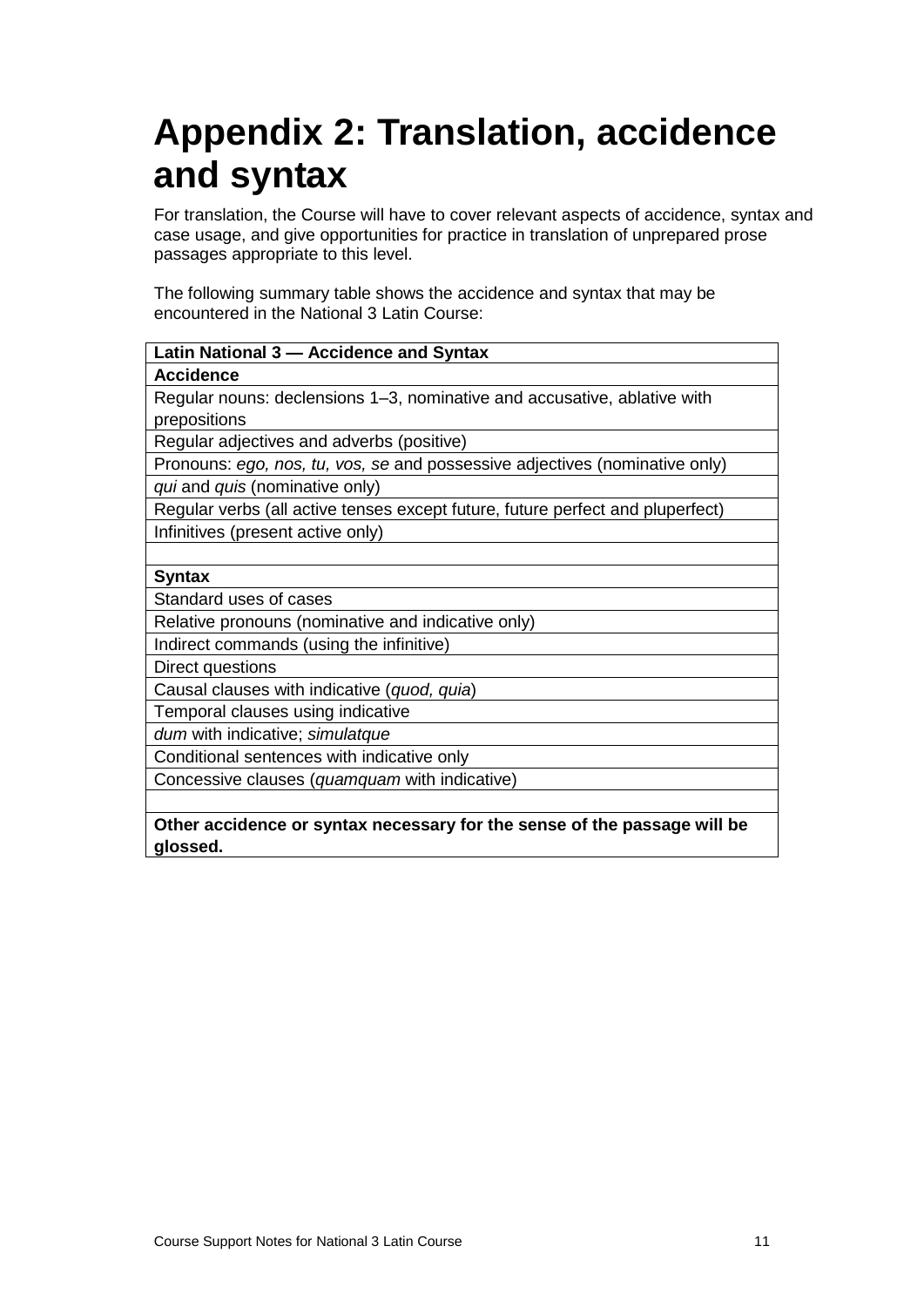## <span id="page-13-0"></span>**Appendix 3: Texts for literary appreciation**

The choice of simple texts to be studied in the National 3 Latin Course is at the discretion of the centre. It is however suggested that teachers may wish to consider the issues of progression from National 3 to National 4 in their choice of texts.

Verse and prose texts studied at this level should be read partly in the original language and partly in English.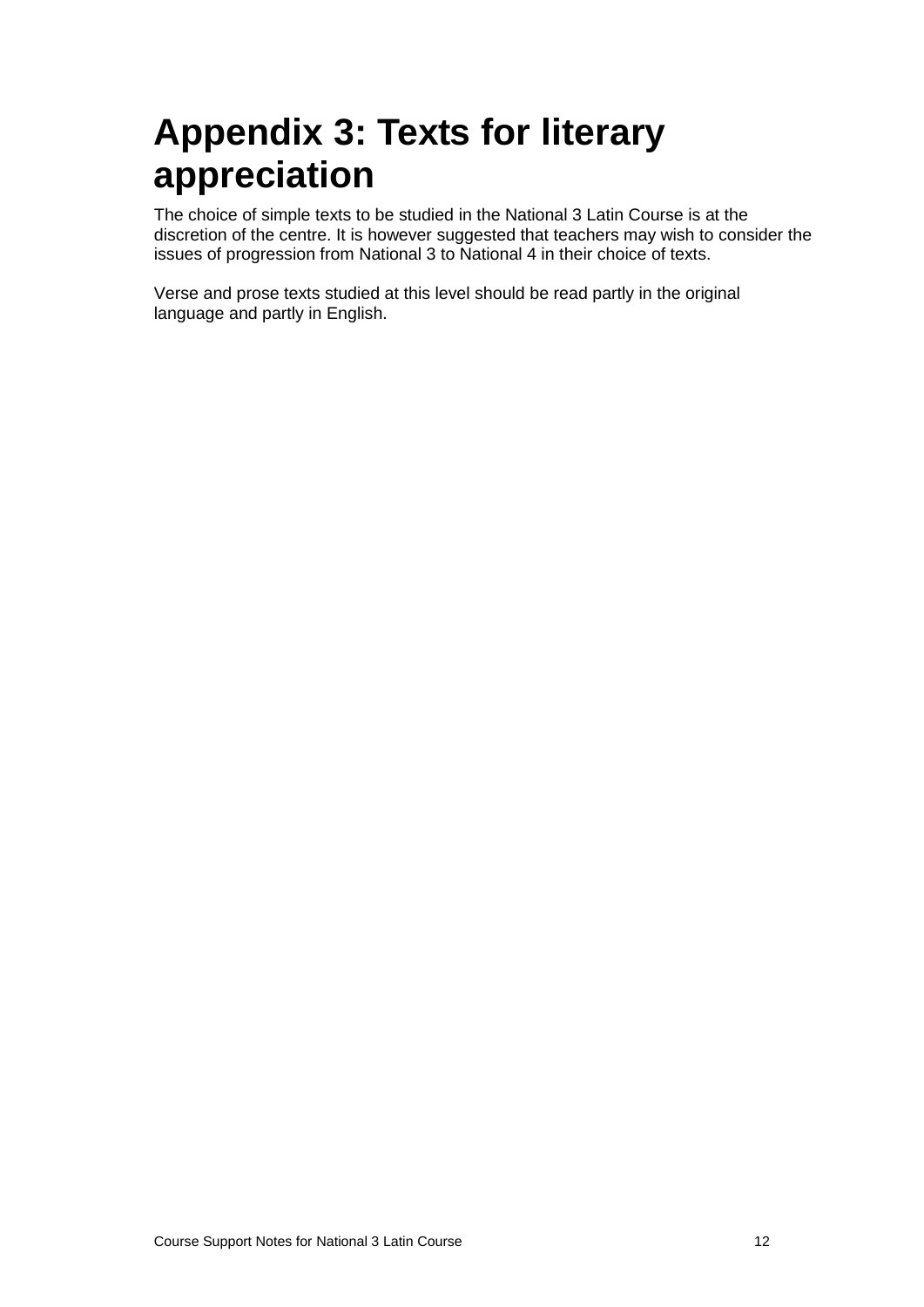## <span id="page-14-0"></span>**Administrative information**

**Published:** April 2012 (version 1.0)

**Superclass:** to be advised

#### **History of changes to Course Support Notes**

| <b>Course</b><br>details | <b>Version</b> | <b>Description of change</b> | <b>Authorised</b><br>by | <b>Date</b> |
|--------------------------|----------------|------------------------------|-------------------------|-------------|
|                          |                |                              |                         |             |
|                          |                |                              |                         |             |
|                          |                |                              |                         |             |
|                          |                |                              |                         |             |

© Scottish Qualifications Authority 2012

This document may be reproduced in whole or in part for educational purposes provided that no profit is derived from reproduction and that, if reproduced in part, the source is acknowledged. Additional copies can be downloaded from SQA's website at **[www.sqa.org.uk](http://www.sqa.org.uk/)**.

Note: You are advised to check SQA's website (**[www.sqa.org.uk](http://www.sqa.org.uk/)**) to ensure you are using the most up-to-date version.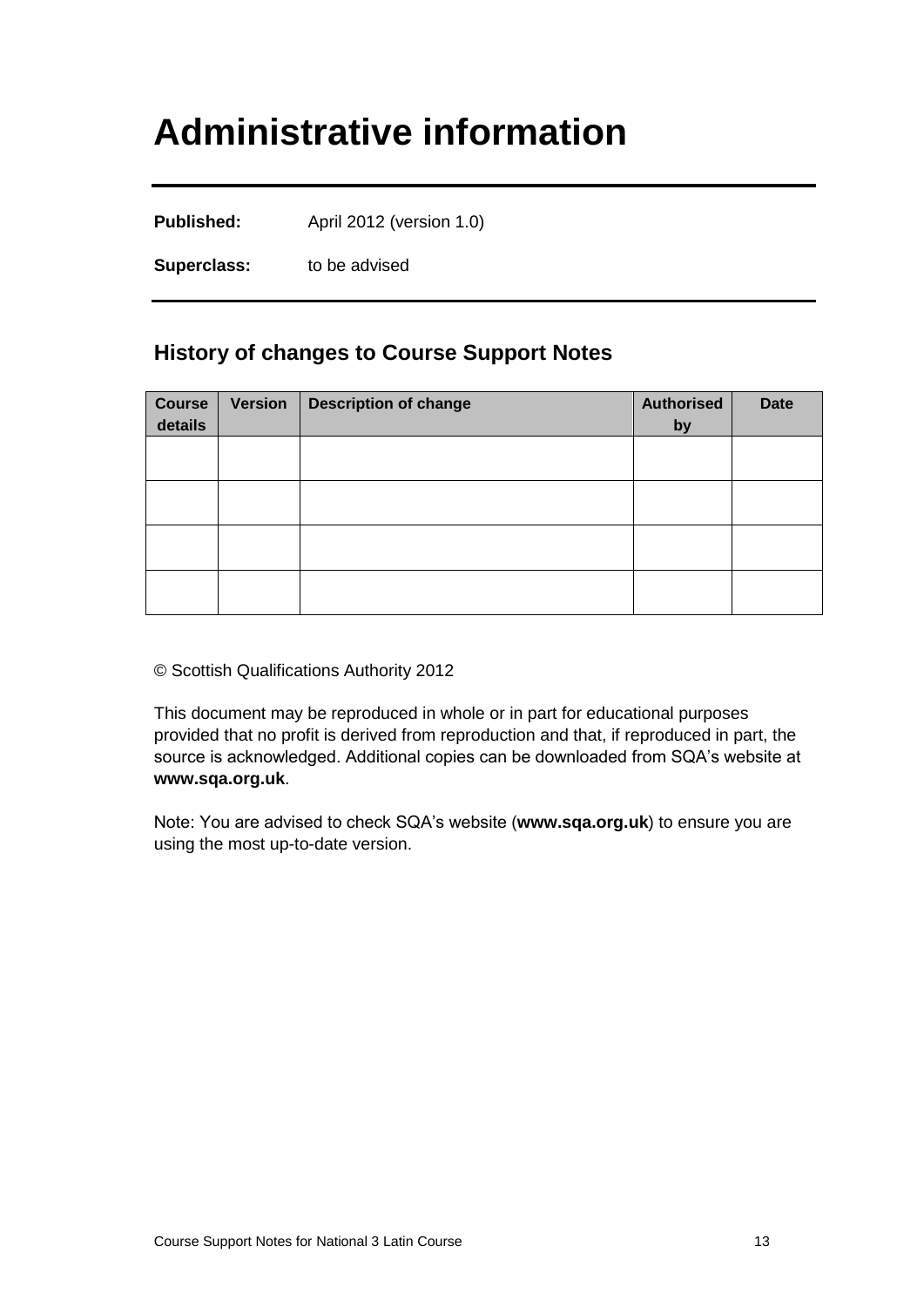



## <span id="page-15-0"></span>**Unit Support Notes — Latin: Translating (National 3)**



This specification may be reproduced in whole or in part for educational purposes provided that no profit is derived from reproduction and that, if reproduced in part, the source is acknowledged. Additional copies of these Unit Support Notes can be downloaded from SQA's website: www.sqa.org.uk.

Please refer to the note of changes at the end of this template for details of changes from previous version (where applicable).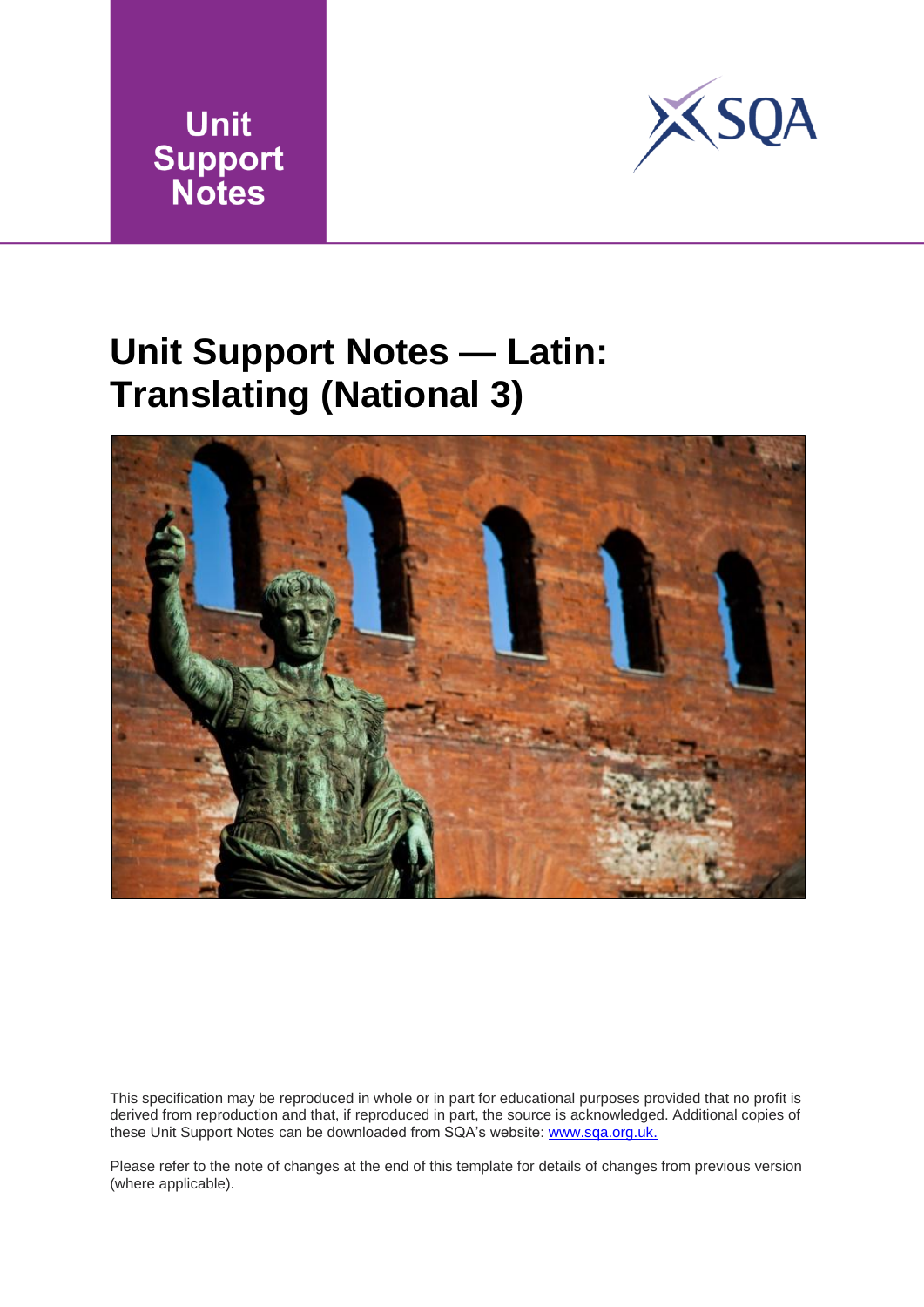# <span id="page-16-0"></span>**Introduction**

These support notes are not mandatory. They provide advice and guidance on approaches to delivering and assessing the *Latin: Translating* (National 3) Unit. They are intended for teachers and lecturers who are delivering this Unit. They should be read in conjunction with:

- the *Unit Specification*
- the *Course Specification*
- ◆ the *Course Support Notes*
- appropriate assessment support materials

If the *Unit Support Notes* have been developed for a Unit which is not part of a Course, then it is only necessary to read them in conjunction with the *Unit Specification*.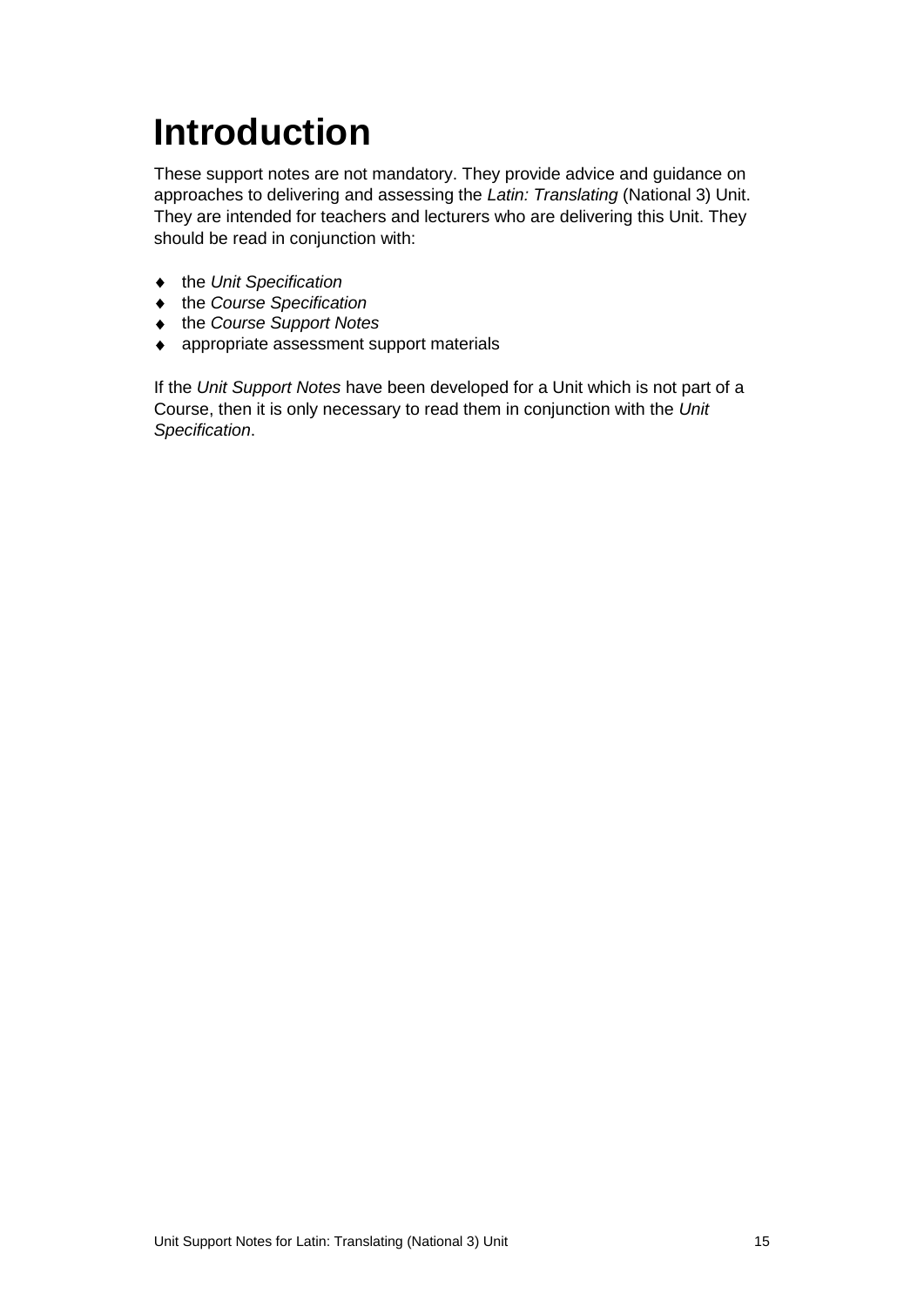# <span id="page-17-0"></span>**General guidance on the Unit**

## **Aims**

The general aim of this Unit is to provide learners with the opportunity to study simplified Latin texts and to develop the language skills needed for simple translation. In studying the *Latin: Translating* (National 3) Unit, learners also develop basic knowledge of vocabulary, accidence and syntax.

Learners who complete this Unit will be able to translate simple unseen Latin prose texts into English, as well as Latin words, phrases, sentences and short passages. In particular, the Unit aims to enable learners to develop:

- $\bullet$  the skill of translation
- $\bullet$  the ability to understand, analyse and evaluate
- $\bullet$  the ability to apply knowledge of language
- knowledge and understanding of literary techniques and Roman culture

The Unit contributes towards the development of literacy skills by providing learners with opportunities to listen, talk, read and write in English, and to read a variety of Latin texts.

This Unit is a mandatory Unit of the National 3 Latin Course and is also available as a free-standing Unit.

Exemplification of the standards in this Unit is given in the *National Assessment Resource*.

## **Progression into this Unit**

Entry to this Unit is at the discretion of the centre. No prior knowledge of Latin is necessary. Learners may have an interest in Latin and the Romans in general.

### **Skills, knowledge and understanding covered in this Unit**

Information about skills, knowledge and understanding is given in the National 3 Latin *Course Support Notes*.

If this Unit is being delivered on a free-standing basis, teachers and lecturers are free to select the skills, knowledge, understanding and contexts which are most appropriate for delivery in their centres.

### **Progression from this Unit**

Progression from the *Latin: Translating* (National 3) Unit includes opportunities for vertical and lateral progression to: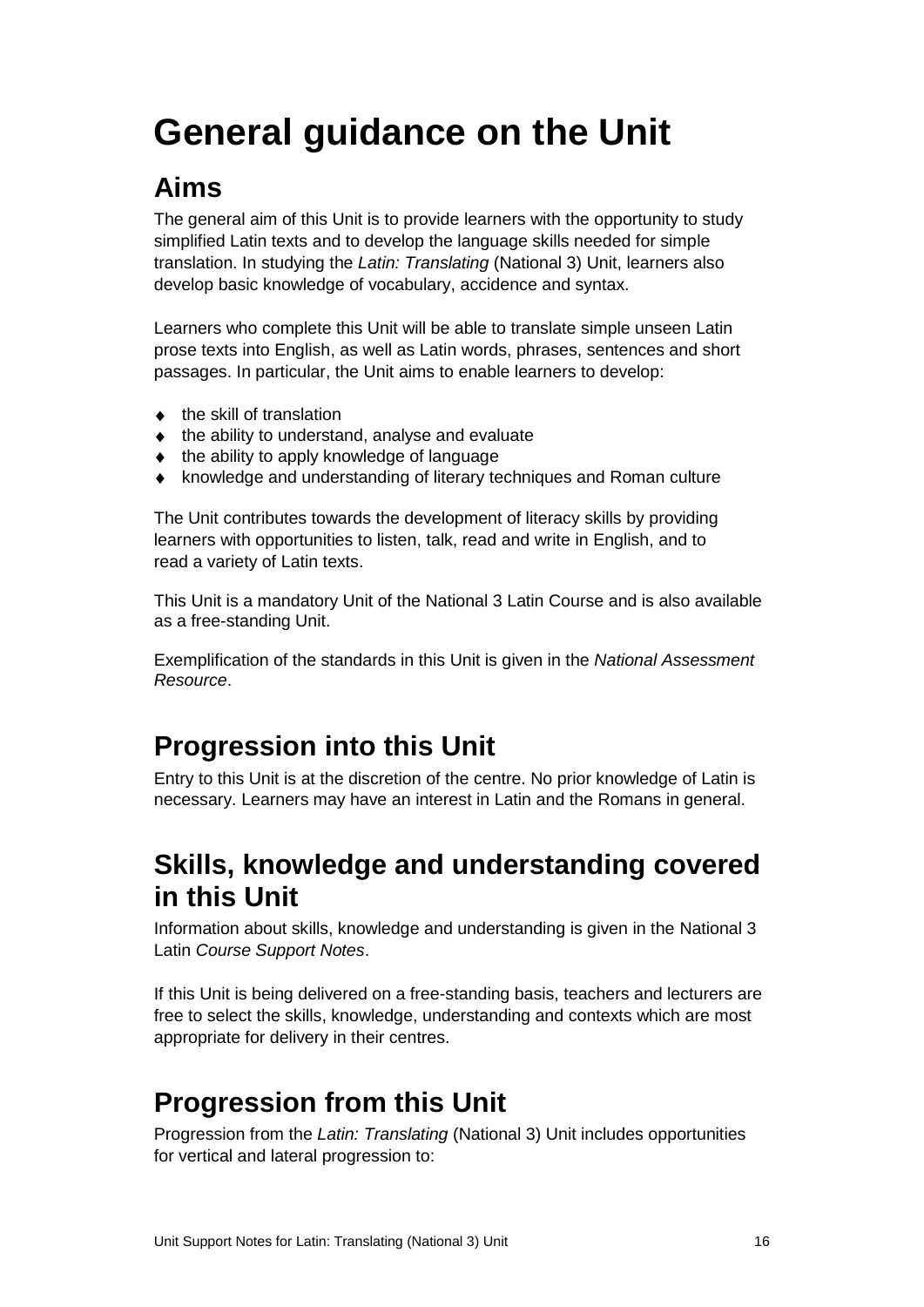- Latin: Translating (National 4) Unit
- Latin: Literary Appreciation (National 3) Unit
- National 3 or National 4 Classical Studies Course
- another language qualification or relevant component Units
- further education, employment and/or training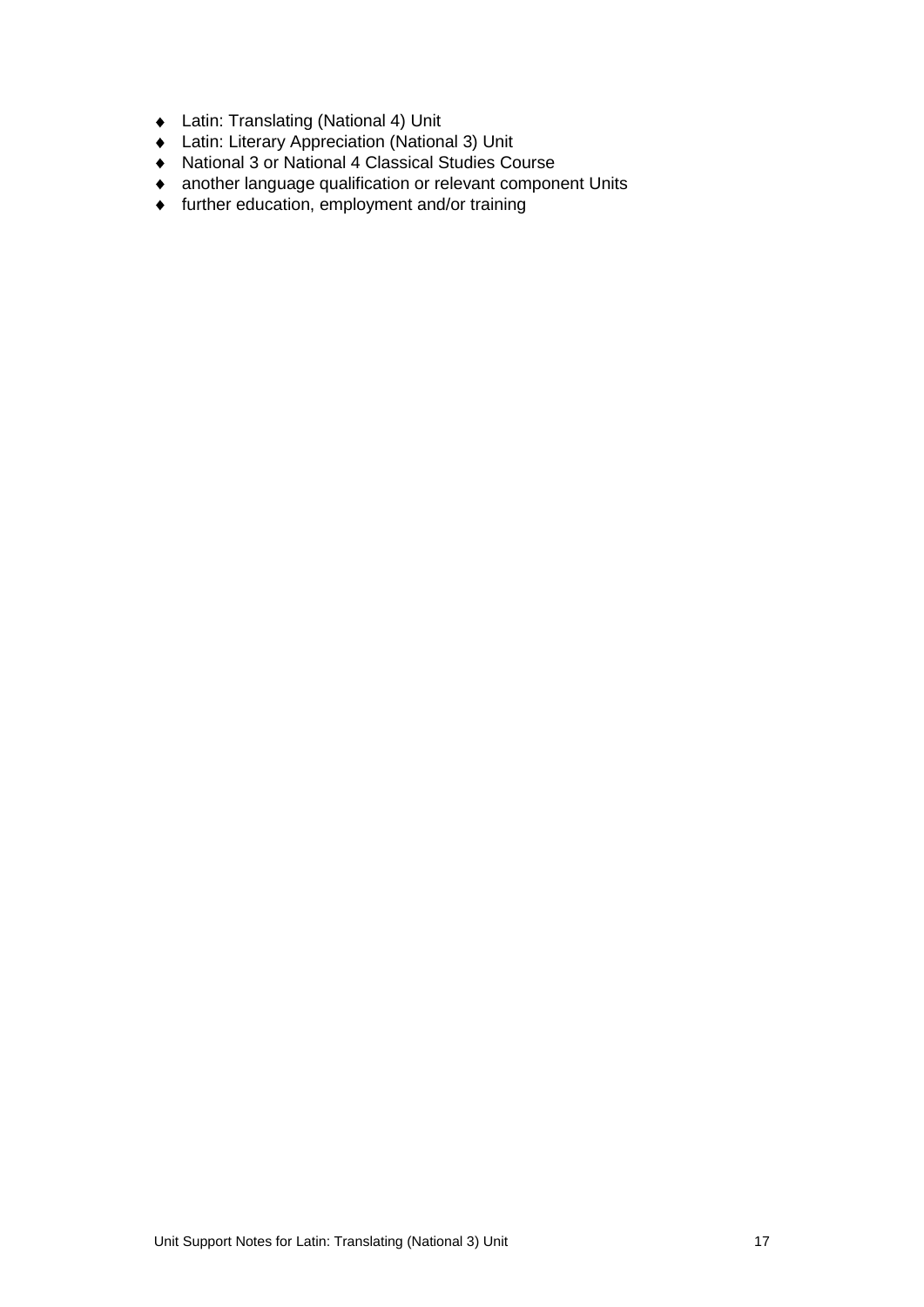## <span id="page-19-0"></span>**Approaches to learning, teaching and assessment**

The purpose of this section is to provide general advice and guidance on approaches to gathering assessment evidence within the *Latin: Translating* (National 3) Unit.

#### **Naturally occurring evidence**

Assessment approaches should aim to help learners to progress through the Unit at their own pace and to enable them to demonstrate their achievements in a range of ways. Teachers and lecturers should explore opportunities in the day-today delivery of the Unit to observe learners showing evidence of satisfying a Unit completely or partially. This evidence should be naturally occurring.

It is important to ensure that learners' evidence satisfies all the Assessment Standards for the *Latin: Translating* (National 3) Unit.

|            | <b>Assessment</b><br><b>Standards:</b><br><b>Translating</b>                                                                                                    | <b>Learning activities</b>                                                                                                                                                                                                            | <b>Gathering evidence</b>                                                                                                                                                                                                                                                                                                                                                      |
|------------|-----------------------------------------------------------------------------------------------------------------------------------------------------------------|---------------------------------------------------------------------------------------------------------------------------------------------------------------------------------------------------------------------------------------|--------------------------------------------------------------------------------------------------------------------------------------------------------------------------------------------------------------------------------------------------------------------------------------------------------------------------------------------------------------------------------|
| 1.1<br>1.2 | Applying basic<br>knowledge of<br>simple vocabulary,<br>accidence and<br>syntax accurately,<br>with appropriate<br>bridging and word<br>lists<br>Applying basic | learning simple<br>٠<br>vocabulary<br>using specific word lists<br>$\bullet$<br>(both alphabetical and<br>'running', ie the words<br>appear on the list in the<br>same order as they<br>appear in the text)<br>applying basic grammar | Learning activities that could<br>be used for evidence<br>generation for the Unit<br>include:<br>choosing the right<br>٠<br>translation from a choice<br>of alternatives (multiple<br>choice/random selection),<br>matching Latin texts with<br>٠<br>English translations<br>'fill in the gaps' sheets<br>answering questions on<br>texts<br>drawing a picture/<br>designing a |
|            | knowledge of a<br>defined range of<br>accidence and<br>syntax with<br>appropriate<br>support                                                                    | rules and practising<br>simple translation<br>exercises                                                                                                                                                                               | poster/making a model to<br>illustrate the text<br>anagrams, word squares,<br>٠<br>captions, mini-plays and<br>writing summaries<br>online activities such as<br>sentence generation<br>exercises, where the<br>learner drags a word from<br>each column to produce a<br>sentence                                                                                              |

Some examples of evidence-generating tasks are contained in the table below: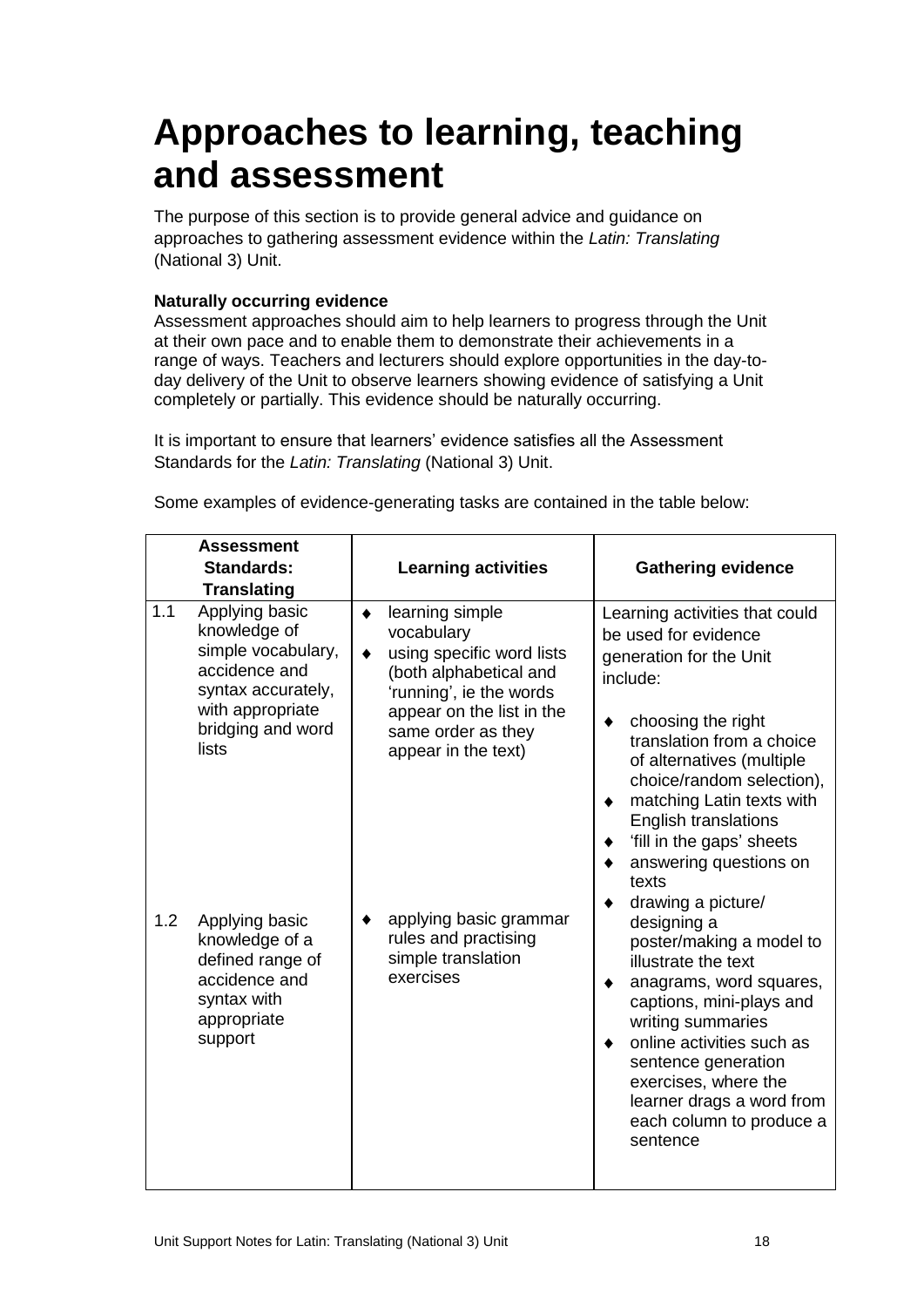| 1.3 | Conveying the<br>basic overall<br>meaning of the<br>text, with<br>appropriate<br>support | working independently or<br>in pairs, small groups or<br>as a class to produce<br>English translations of<br>Latin texts<br>redrafting versions | Oral evidence could be<br>recorded in a variety of ways,<br>eg filmed, transcribed or<br>recorded using an<br>observation checklist. |
|-----|------------------------------------------------------------------------------------------|-------------------------------------------------------------------------------------------------------------------------------------------------|--------------------------------------------------------------------------------------------------------------------------------------|
|     |                                                                                          |                                                                                                                                                 |                                                                                                                                      |

#### **Sequence of learning and teaching**

Learners could begin to develop their translating skills by looking at:

- ◆ simple Latin words, phrases, mottos
- ◆ Latin expressions used in everyday life
- Latin personal names, Latin names of countries
- ◆ signs of the Zodiac
- ◆ Latin names of cars, household products etc

Learners could be provided with a specific word list from the very beginning of their learning in order to produce English translations of the Latin text, either individually, in pairs, in groups or as a class (either independently or teacherled)..

Learners could then progress to simple Latin sentences and stories, possibly beginning with the early chapters of a recognised Latin reading course.

Teachers might wish to consider using materials that include the following:

- ◆ beginner Latin books and courses
- a variety of online learning activities and support materials, such as online comic strips, animations, games, sentence generators, Latin songs and plays and materials with a basis in mythology and a good coverage of Latin derivations

In addition to using the above types of materials, which can be very appealing to learners at the early stages of translation work, learners may be introduced to simple reading books of familiar stories retold in Latin, of which there are several.

Also available are books of Latin nursery rhymes and songs. Introducing songs to learners in contexts that are already familiar to them should help to build their confidence.

The *Course Support Notes* for National 3 Latin provide further useful guidance on learning and teaching approaches appropriate for this Unit.

There is a range of opportunities for e-learning in this Unit, including:

- ◆ specific software packages
- ◆ iPad applications
- $\bullet$  free Latin software applications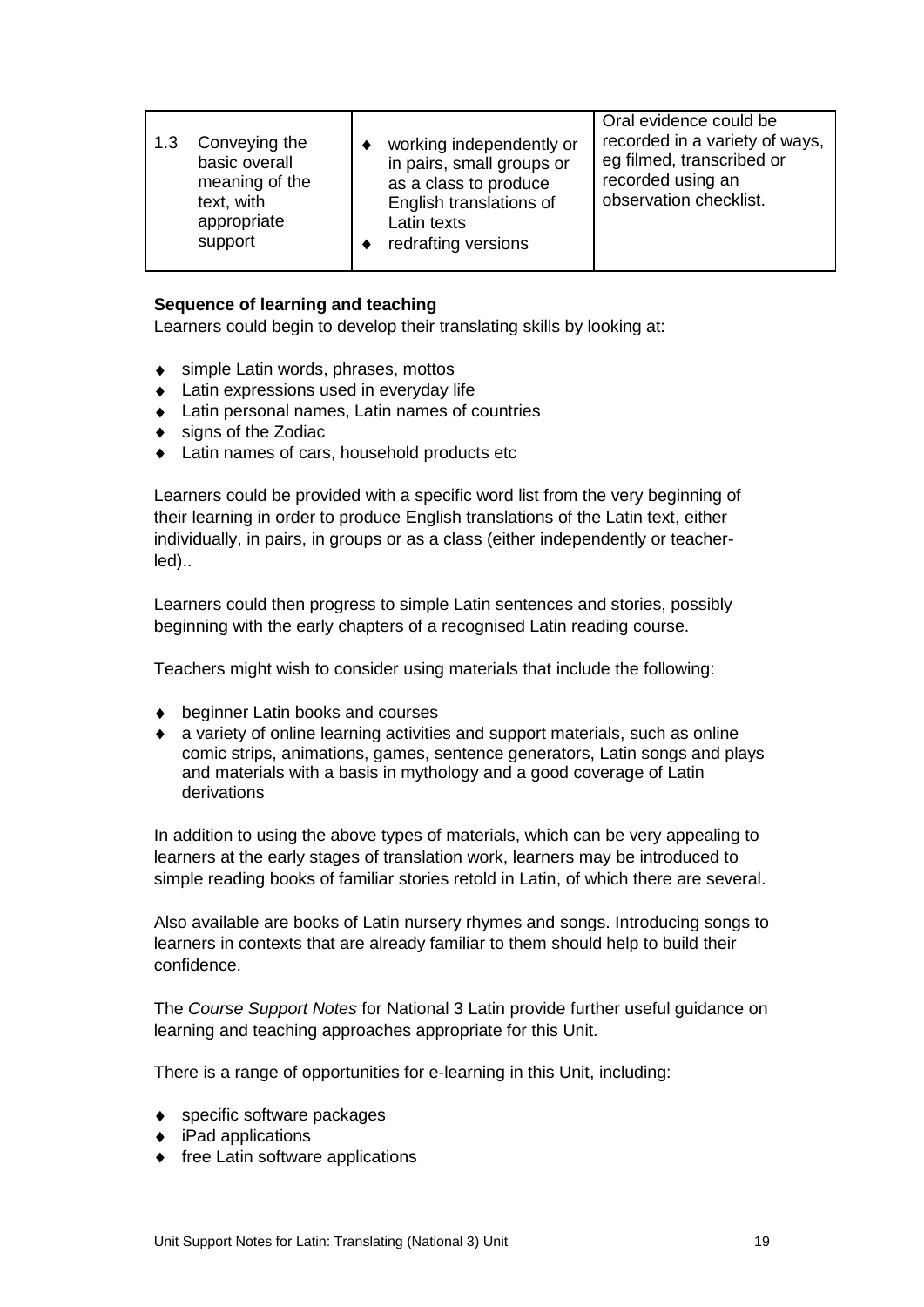### **Developing skills for learning, skills for life and skills for work**

Information about developing skills for learning, skills for life and skills for work in this Unit is given in the relevant National 3 Latin *Course Support Notes*.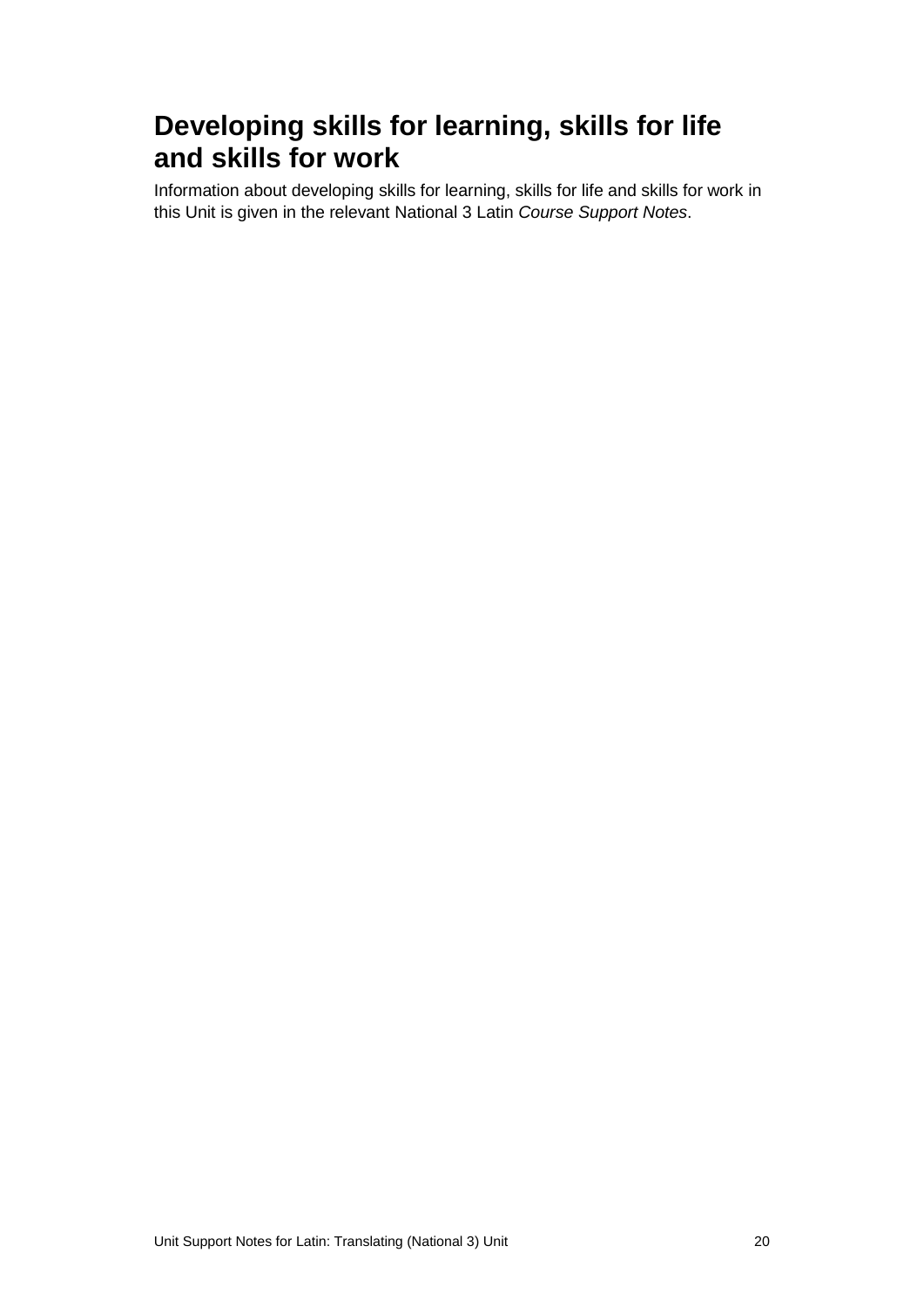# <span id="page-22-0"></span>**Equality and inclusion**

It is recognised that centres have their own duties under equality and other legislation and policy initiatives. The guidance given in these *Unit Support Notes* is designed to sit alongside these duties but is specific to the delivery and assessment of the Unit.

Alternative approaches to Unit assessment to take account of the specific needs of learners can be used. However, the centre must be satisfied that the integrity of the assessment is maintained and that any alternative approach to assessment will, in fact, generate the necessary evidence of achievement.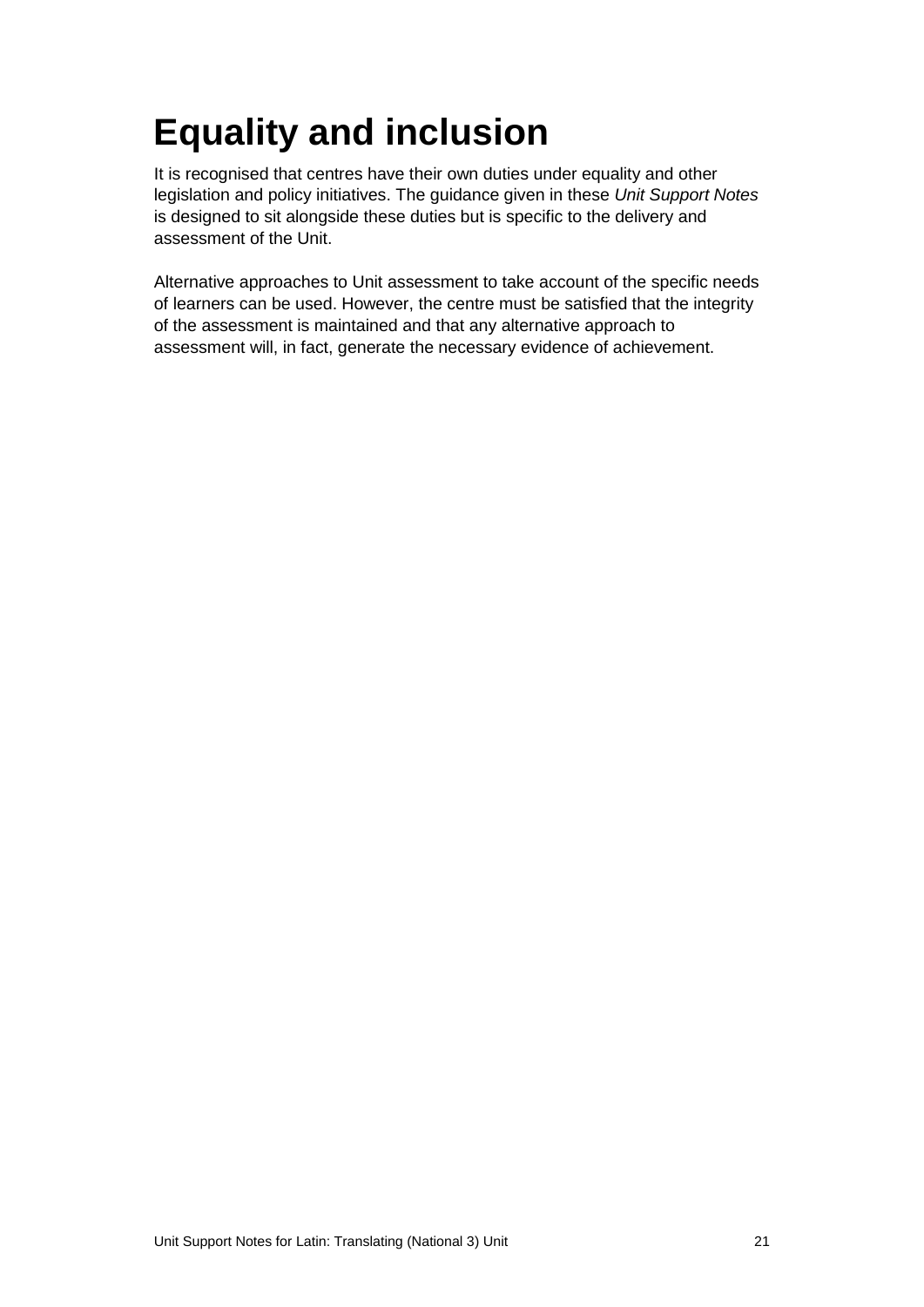# <span id="page-23-0"></span>**Appendix 1: Reference documents**

- Assessment Arrangements (for disabled candidates and/or those with additional support needs) — various publications on SQA's website: <http://www.sqa.org.uk/sqa/14976.html>
- *[Building the Curriculum 3: A framework for learning](http://www.ltscotland.org.uk/buildingyourcurriculum/policycontext/btc/btc5.asp) and teaching*
- [Course Specifications](http://www.sqa.org.uk/sqa/46327.2947.html)
- ◆ **[Design Principles for National Courses](http://www.sqa.org.uk/sqa/42135.2629.html)**
- *[Guide to Assessment](http://www.sqa.org.uk/files_ccc/GuideToAssessment.pdf)* (June 2008)
- ◆ [Overview of Qualification Reports](http://www.sqa.org.uk/sqa/42467.2792.html)
- *Overview of Qualification Reports*
- *Principles and practice papers for curriculum areas*
- *Research Report 4 — Less is More: Good Practice in Reducing Assessment Time*
- *Coursework Authenticity — a Guide for Teachers and Lecturers*
- *[SCQF Handbook: User Guide](http://www.scqf.org.uk/Resources) (published 2009)* and  $\bullet$ SCQF level descriptors (to be reviewed during 2011 to 2012): [www.sqa.org.uk/sqa/4595.html](http://www.sqa.org.uk/sqa/4595.html)
- *[SQA Skills Framework: Skills for Learning, Skills for Life and Skills for Work](http://www.sqa.org.uk/sqa/45395.html)*
- *[Skills for Learning, Skills for Life and Skills for Work: Using the Curriculum](http://www.sqa.org.uk/sqa/45395.html)  [Tool](http://www.sqa.org.uk/sqa/45395.html)*
- ◆ SQA Guidelines on e-assessment for Schools
- SQA Guidelines on Online Assessment for Further Education
- ◆ SQA e-assessment web page: [www.sqa.org.uk/sqa/5606.html](http://www.sqa.org.uk/sqa/5606.html)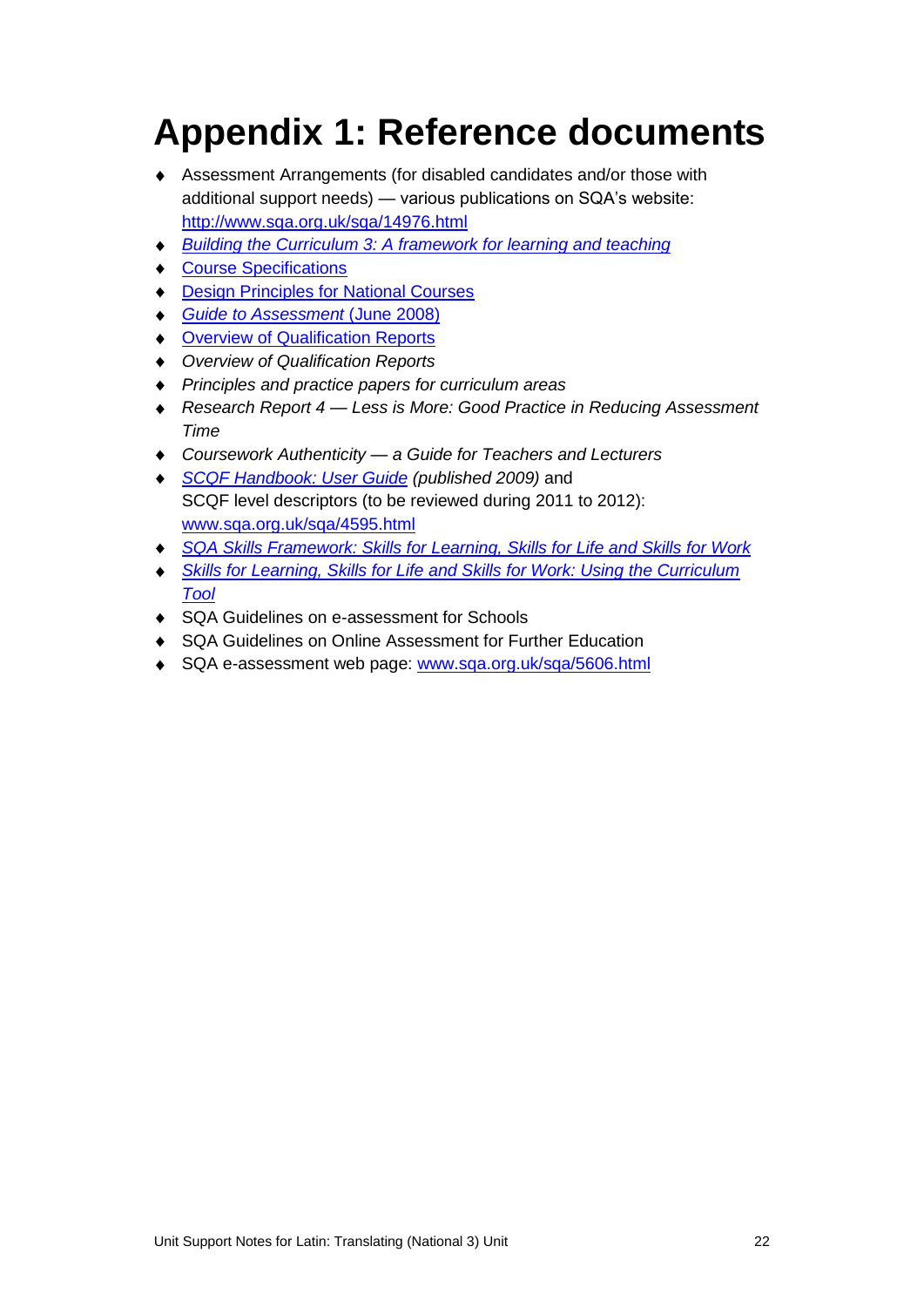## <span id="page-24-0"></span>**Appendix 2: Translating, accidence and syntax**

For translation, the Course will have to cover relevant aspects of accidence, syntax and case usage, and give opportunities for practice in translation of unprepared prose passages appropriate to this level.

The following summary table shows the accidence and syntax that may be encountered at National 3 Latin:

| Latin National 3 – Accidence and Syntax                                        |
|--------------------------------------------------------------------------------|
| <b>Accidence</b>                                                               |
| Regular nouns: declensions 1–3, nominative and accusative, ablative with       |
| prepositions                                                                   |
| Regular adjectives and adverbs (positive)                                      |
| Pronouns: ego, nos, tu, vos, se and possessive adjectives (nominative only)    |
| qui and quis (nominative only)                                                 |
| Regular verbs (all active tenses except future, future perfect and pluperfect) |
| Infinitives (present active only)                                              |
|                                                                                |
| <b>Syntax</b>                                                                  |
| Standard uses of cases                                                         |
| Relative pronouns (nominative and indicative only)                             |
| Indirect commands (using the infinitive)                                       |
| Direct questions                                                               |
| Causal clauses with indicative (quod, quia)                                    |
| Temporal clauses using indicative                                              |
| dum with indicative; simulatque                                                |
| Conditional sentences with indicative only                                     |
| Concessive clauses (quamquam with indicative)                                  |
|                                                                                |
| Other accidence or syntax necessary for the sense of the passage will be       |
| glossed.                                                                       |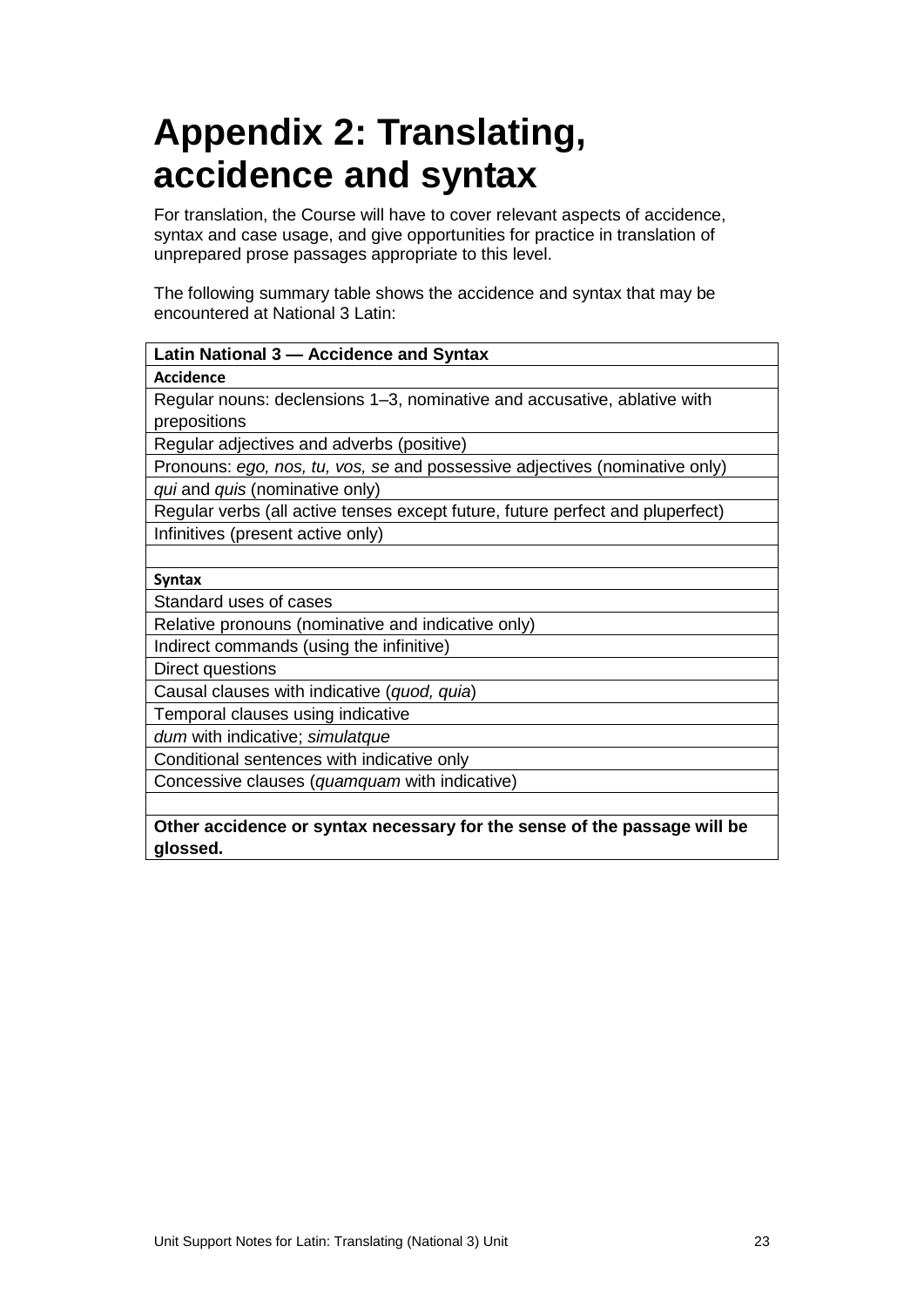## <span id="page-25-0"></span>**Administrative information**

**Published:** April 2012 (version 1.0)

**Superclass:** to be advised

#### **History of changes to Unit Support Notes**

| Unit<br>details | <b>Version</b> | <b>Description of change</b> | <b>Authorised</b><br>by | <b>Date</b> |
|-----------------|----------------|------------------------------|-------------------------|-------------|
|                 |                |                              |                         |             |
|                 |                |                              |                         |             |
|                 |                |                              |                         |             |
|                 |                |                              |                         |             |

© Scottish Qualifications Authority 2012

This document may be reproduced in whole or in part for educational purposes provided that no profit is derived from reproduction and that, if reproduced in part, the source is acknowledged. Additional copies can be downloaded from SQA's website at **[www.sqa.org.uk](http://www.sqa.org.uk/)**.

Note: You are advised to check SQA's website (**[www.sqa.org.uk\)](http://www.sqa.org.uk/)** to ensure you are using the most up-to-date version.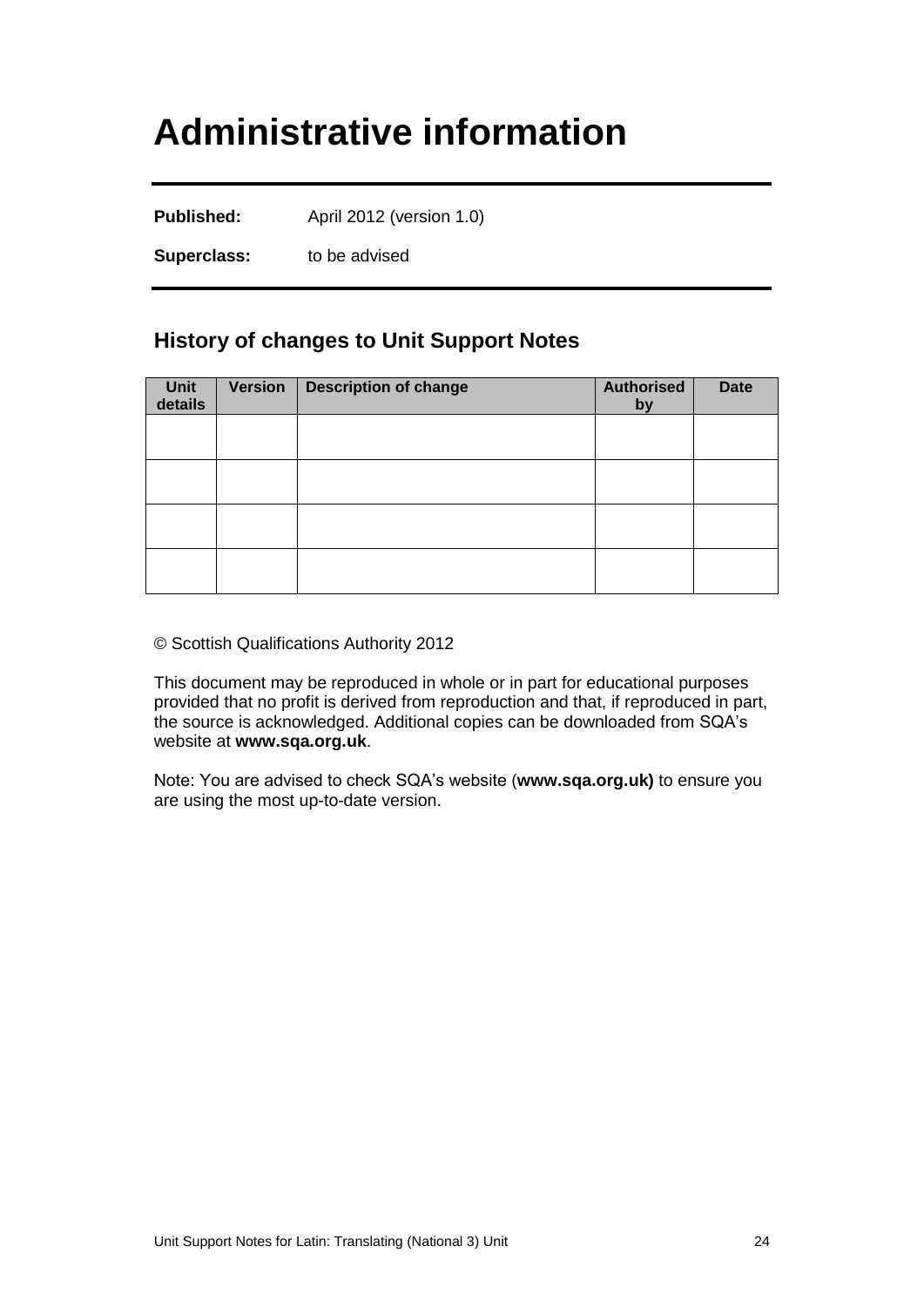



## <span id="page-26-0"></span>**Unit Support Notes — Latin: Literary Appreciation (National 3)**



This specification may be reproduced in whole or in part for educational purposes provided that no profit is derived from reproduction and that, if reproduced in part, the source is acknowledged. Additional copies of these Unit Support Notes can be downloaded from SQA's website: www.sqa.org.uk.

Please refer to the note of changes at the end of this template for details of changes from previous version (where applicable).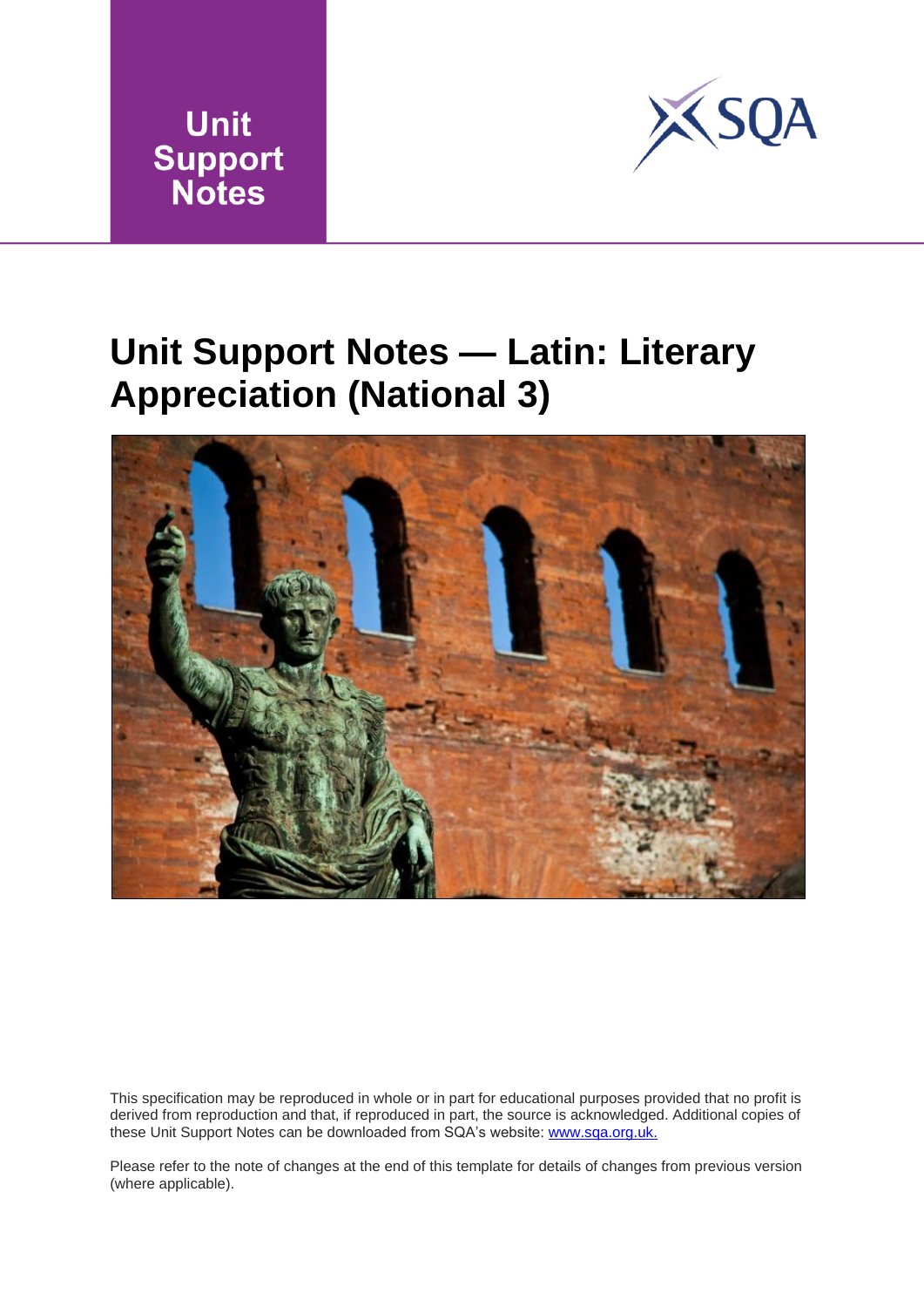# <span id="page-27-0"></span>**Introduction**

These support notes are not mandatory. They provide advice and guidance on approaches to delivering and assessing the *Latin: Literary Appreciation* (National 3) Unit. They are intended for teachers and lecturers who are delivering this Unit. They should be read in conjunction with:

- the *Unit Specification*
- the *Course Specification*
- ◆ the *Course Support Notes*
- appropriate assessment support materials

If the *Unit Support Notes* have been developed for a Unit which is not part of a Course, then it is only necessary to read them in conjunction with the *Unit Specification*.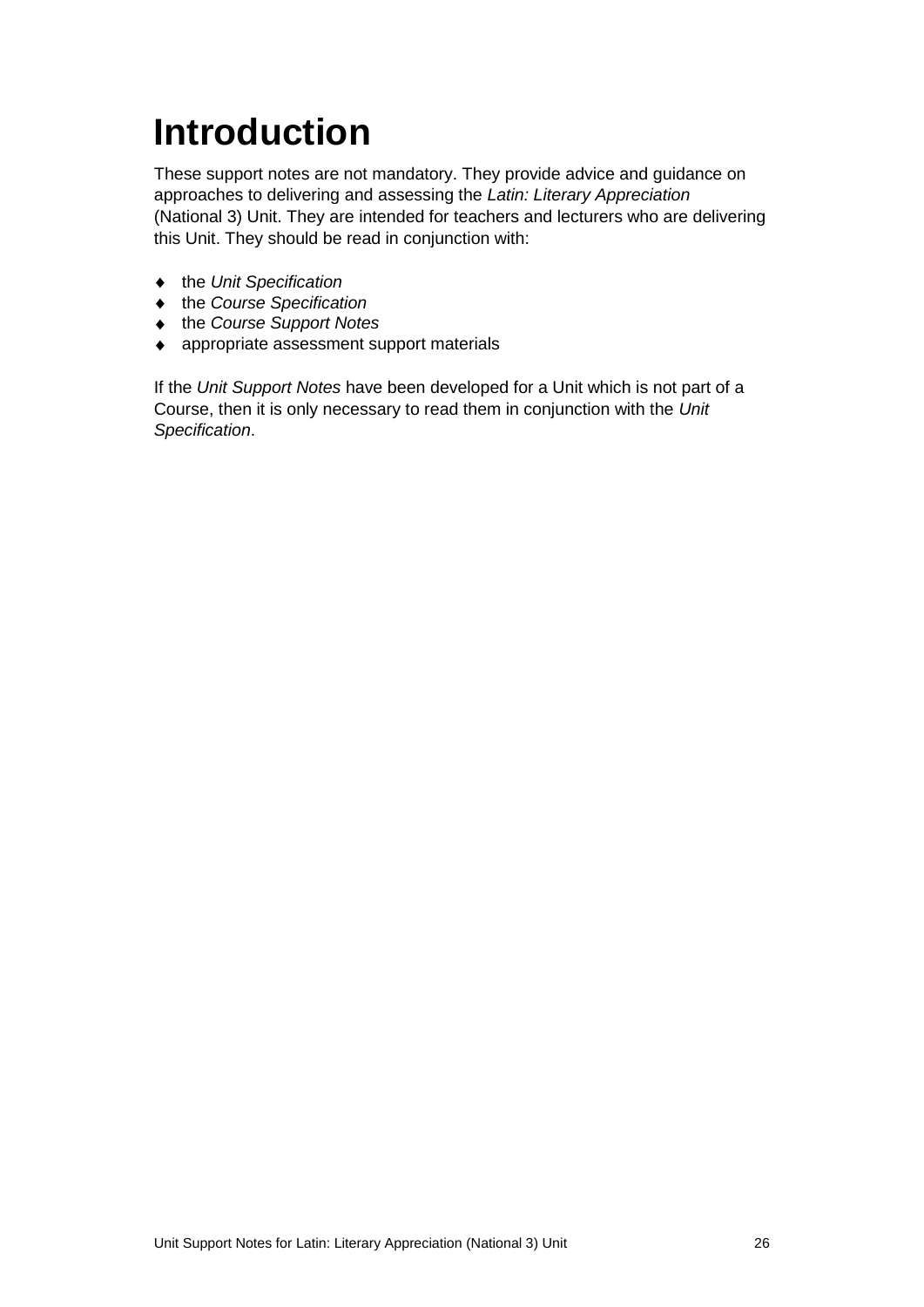# <span id="page-28-0"></span>**General guidance on the Unit**

### **Aims**

The general aim of this Unit is to provide learners with the opportunity to develop the language skills needed to understand, analyse and evaluate simple texts in Latin and translated into English. Learners also develop knowledge of aspects of Roman culture.

This Unit is a mandatory Unit of the National 3 Latin Course and is also available as a free-standing Unit.

Exemplification of the standards in this Unit is given in the *National Assessment Resource*.

The Unit contributes to the development of literacy skills by providing learners with opportunities to listen, talk, read and write in English, and to read a variety of Latin texts as well as English translations of Latin texts.

## **Progression into this Unit**

Entry to this Unit is at the discretion of the centre. No prior knowledge of Latin is necessary. Learners may have an interest in Latin and the Romans in general.

### **Skills, knowledge and understanding covered in this Unit**

Information about skills, knowledge and understanding is given in the National 3 Latin *Course Support Notes*.

If this Unit is being delivered on a free-standing basis, teachers and lecturers are free to select the skills, knowledge, understanding and contexts which are most appropriate for delivery in their centres.

## **Progression from this Unit**

Progression from the *Latin: Literary Appreciation* (National 3) Unit includes opportunities for vertical and lateral progression to:

- Latin: Literary Appreciation (National 4) Unit
- ◆ Latin: Translating (National 3) Unit
- National 3 or National 4 Classical Studies Course
- another language qualification or relevant component Units
- ◆ further education, employment and/or training or study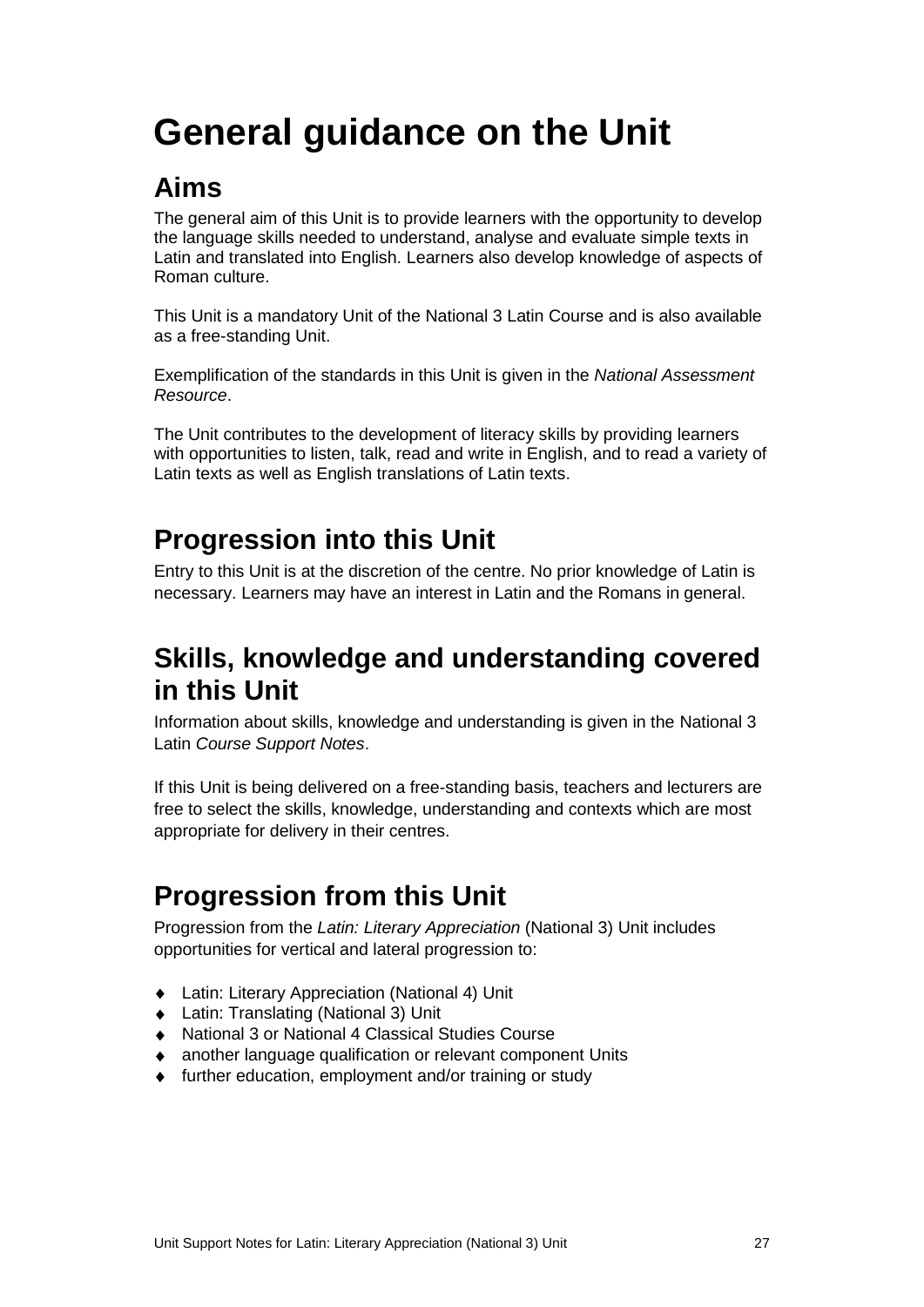## <span id="page-29-0"></span>**Approaches to learning, teaching and assessment**

The purpose of this section is to provide general advice and guidance on approaches to gathering assessment evidence within the *Latin: Literary Appreciation* (National 3) Unit.

#### **Naturally occurring evidence**

Assessment approaches should aim to help learners to progress through the Unit at their own pace and to enable them to demonstrate their achievements in a range of ways. Teachers and lecturers should explore opportunities in the day-today delivery of the Unit to observe learners showing evidence of satisfying a Unit completely or partially. This evidence should be naturally occurring.

It is important to ensure that learners' evidence satisfies all the Assessment Standards for the skills of literary appreciation.

Some examples of evidence generation tasks are contained in the table below:

| <b>Assessment Standards:</b><br><b>Literary Appreciation</b>                | <b>Learning activities</b>                                                                                                  | <b>Gathering evidence</b>                                                                                                                                                                                                                                                                                                                 |
|-----------------------------------------------------------------------------|-----------------------------------------------------------------------------------------------------------------------------|-------------------------------------------------------------------------------------------------------------------------------------------------------------------------------------------------------------------------------------------------------------------------------------------------------------------------------------------|
| Identifying main<br>1.1<br>ideas and themes                                 | using a specific word list<br>٠<br>initially to understand<br>what the text means                                           | Learning activities that could<br>be used to generate evidence<br>include, for example,<br>studying Latin on a coin,                                                                                                                                                                                                                      |
| 1.2 Identifying how<br>literary techniques<br>are used to convey<br>meaning | studying texts to identify<br>basic themes and ideas                                                                        | inscription, tombstone or in a<br>line of graffiti.                                                                                                                                                                                                                                                                                       |
|                                                                             |                                                                                                                             | Questions that could be<br>asked to support evidence<br>generation include: :                                                                                                                                                                                                                                                             |
| 1.3 Communicating an<br>appropriate critical<br>response                    | studying texts to identify<br>literary techniques                                                                           | What is the purpose of<br>٠<br>the Latin text?<br>What message does it<br>٠<br>convey to the reader?                                                                                                                                                                                                                                      |
| 1.4 Identifying aspects<br>of Roman culture                                 | studying texts in order to<br>communicate a basic<br>critical response and to<br>show some appreciation<br>of Roman culture | What emotions might the<br>$\bullet$<br>reader feel from reading<br>the Latin?<br>What style is the Latin<br>٠<br>written in?<br>Who might the original<br>target audience have<br>been?<br>What can we learn today<br>about the Romans from<br>reading this Latin text?<br>Are there places today<br>where we can find similar<br>texts? |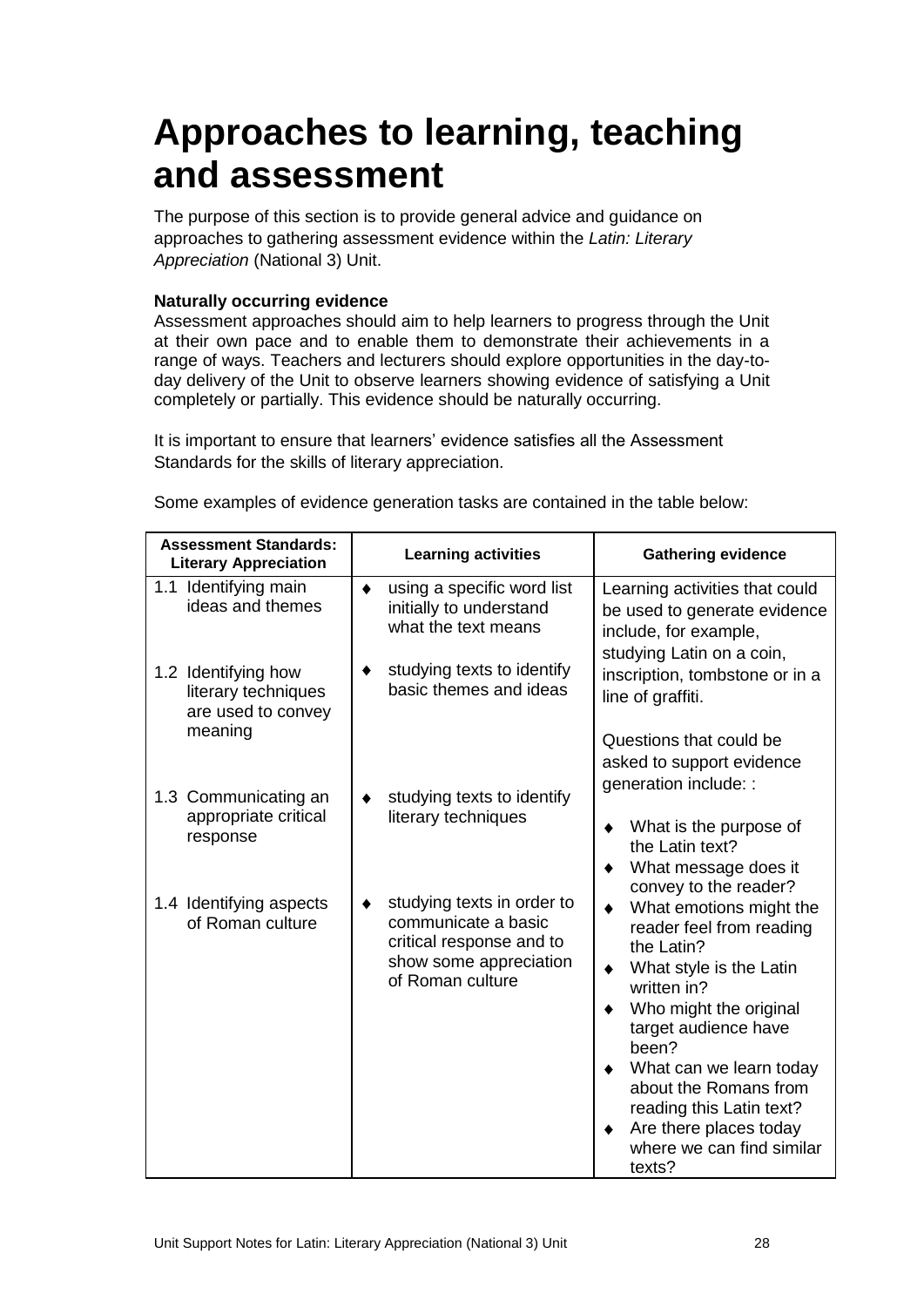|  | What are the differences<br>between the Latin texts<br>and the modern<br>equivalent?                                                                        |
|--|-------------------------------------------------------------------------------------------------------------------------------------------------------------|
|  | Learners could also be<br>encouraged to look at<br>modern coins, gravestones,<br>graffiti, etc. and make<br>comparisons with those of<br>the ancient world. |

If learners are studying a Latin poem or story, in addition to the above, other questions for them to consider might include:

- ◆ Why is it a good story?
- ◆ Did a certain character act properly?
- ◆ Would you have behaved in such a way?
- $\triangleleft$  How would a certain character have felt and why?
- $\triangleleft$  Are the characters behaving in a realistic way?
- ◆ Are the characters being treated fairly?
- Would modern people behave in a similar way?
- $\triangle$  Are there stories today with similar themes?

In both these examples of evidence generation, learners could give their responses orally, in writing, on 'show me' boards or on mind maps. Oral evidence could be filmed or transcribed, and recorded by means of an observation check list.

#### **Some suggestions for appropriate texts**

Learners could be given opportunities for literary appreciation of a range of Latin texts. These Latin texts might include: inscriptions, epitaphs, coins, tombstones, graffiti, curse tablets, sayings and mottos, of which there are plenty of useful examples, both on the Internet and in books.

Learners could also read simple Latin epigrams (eg Martial), poems (eg Catullus) and short extracts from accessible authors, in a simplified form. Some of these extracts may be in English translation.

For learners who are also working on the *Latin: Translating* (National 3) Unit, teachers may wish to use the texts selected for translation as a way of developing the appreciation of literary devices such as alliteration, simile, word choice, repetition, as naturally occurring in the texts.

Centres may also wish to consider issues of progression from National 3 to National 4 when deciding on their choice of texts.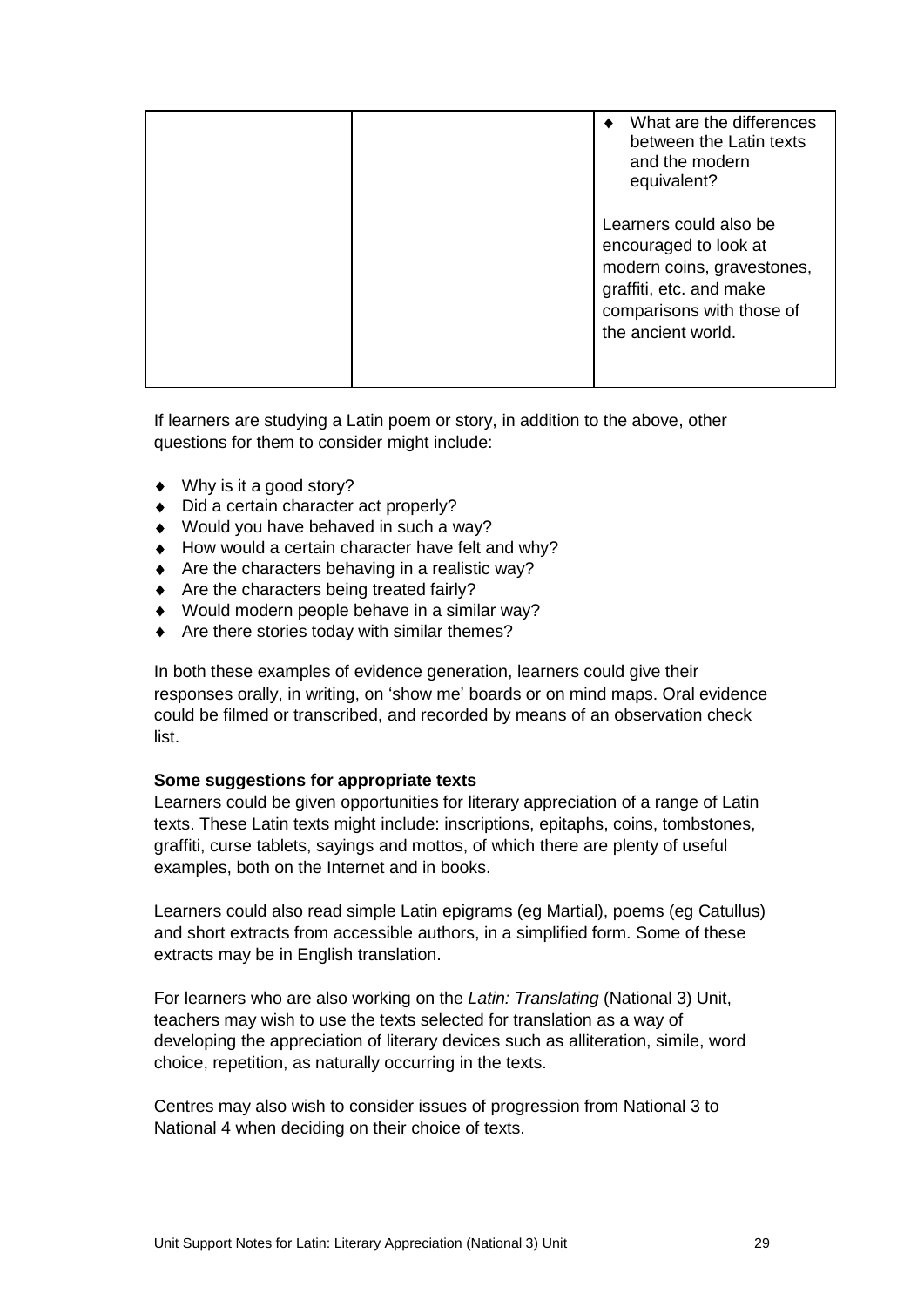Learners could be encouraged to engage with the texts in a variety of ways: through artwork, creative writing, drama, comic strips, animation, games, debate, discussion, quizzes, posters, presentation, performance and the creation of a wiki or blog.

These activities could be carried out individually, in pairs, in groups or as a whole class and could be used to generate evidence for assessment of the Outcome and Assessment Standards.

E-assessment can play an important role in the design and delivery of National Courses and Units by supporting integration and learner personalisation and choice. While it is important not to introduce new, additional ICT skills or knowledge, it may be that learners will use ICT in working towards their assessment.

There is a range of opportunities for e-learning in this Unit, including the use of PCs, laptops, tablet devices, mobile phones and interactive whiteboards.

### **Developing skills for learning, skills for life and skills for work**

Information about developing skills for learning, skills for life and skills for work in this Unit, is given in the relevant *Course Support Notes*.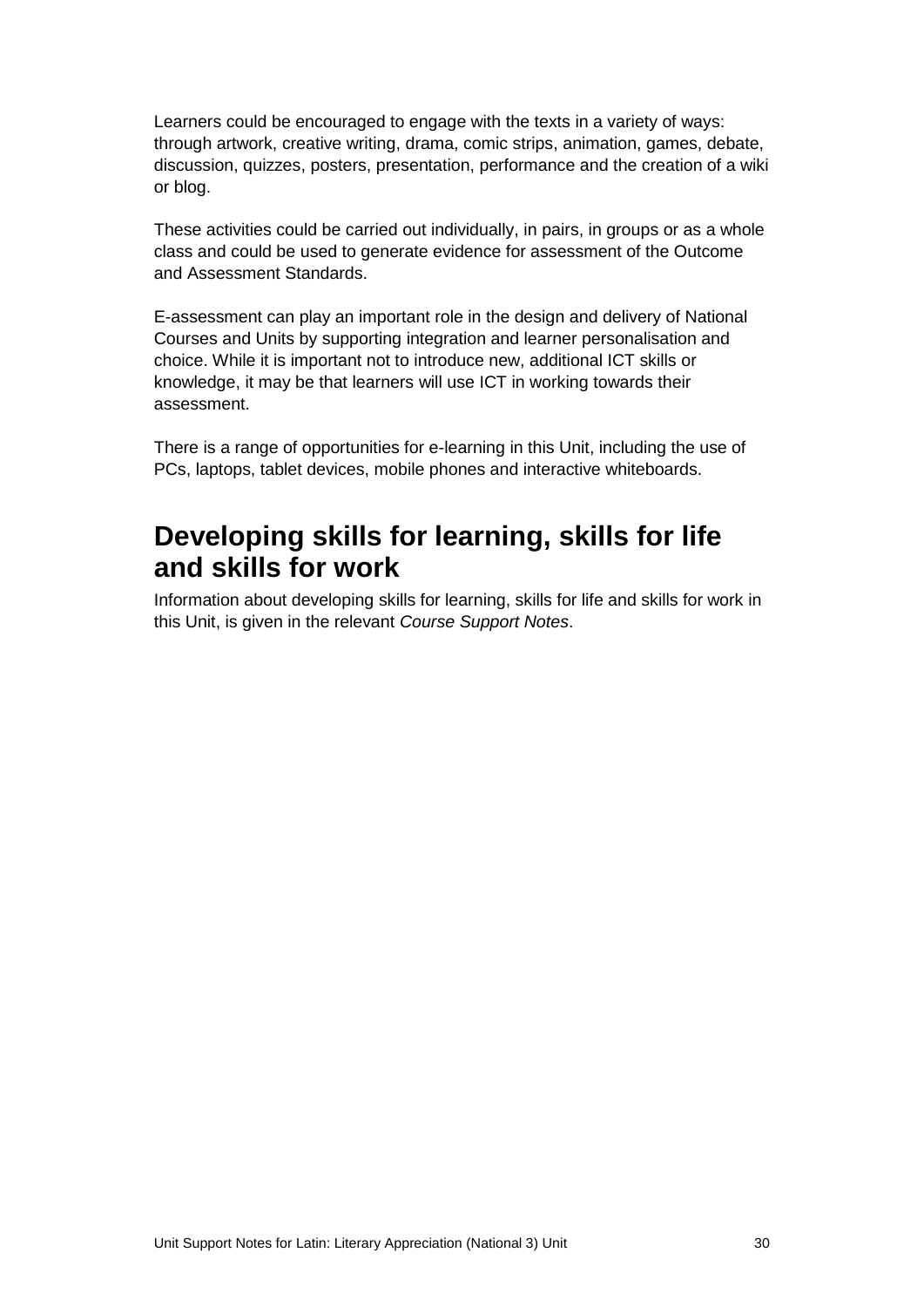# <span id="page-32-0"></span>**Equality and inclusion**

It is recognised that centres have their own duties under equality and other legislation and policy initiatives. The guidance given in these *Unit Support Notes* is designed to sit alongside these duties but is specific to the delivery and assessment of the Unit.

Alternative approaches to Unit assessment to take account of the specific needs of learners can be used. However, the centre must be satisfied that the integrity of the assessment is maintained and that any alternative approach to assessment will, in fact, generate the necessary evidence of achievement.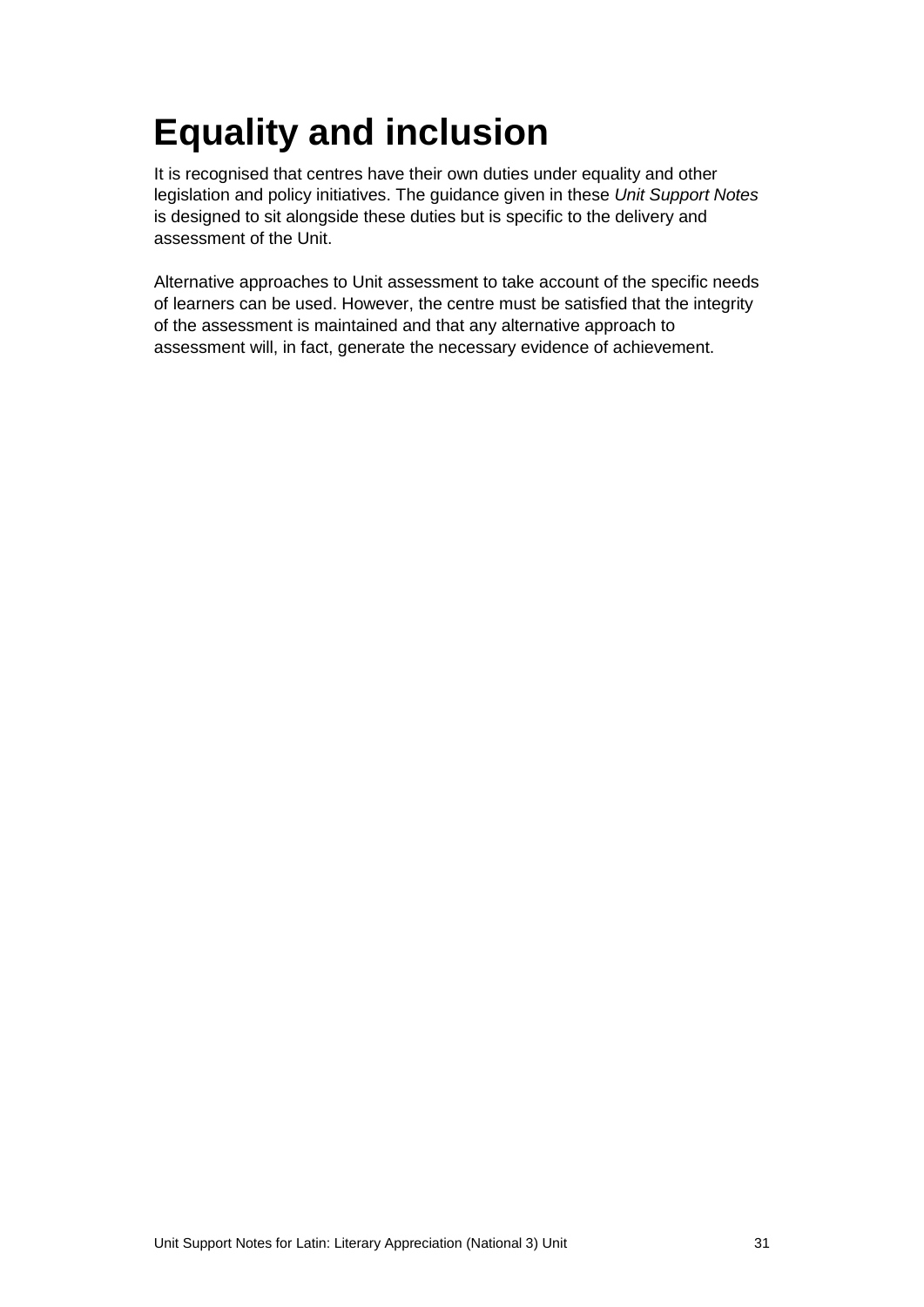# <span id="page-33-0"></span>**Appendix 1: Reference documents**

The following reference documents will provide useful information and background:

- Assessment Arrangements (for disabled candidates and/or those with  $\bullet$ additional support needs) — various publications on SQA's website: <http://www.sqa.org.uk/sqa/14976.html>
- *[Building the Curriculum 3: A framework for learning and teaching](http://www.ltscotland.org.uk/buildingyourcurriculum/policycontext/btc/btc5.asp)*
- [Course Specifications](http://www.sqa.org.uk/sqa/46327.2947.html)
- ◆ **[Design Principles for National Courses](http://www.sqa.org.uk/sqa/42135.2629.html)**
- *[Guide to Assessment](http://www.sqa.org.uk/files_ccc/GuideToAssessment.pdf)* (June 2008)
- **[Overview of Qualification Reports](http://www.sqa.org.uk/sqa/42467.2792.html)**
- *Principles and practice papers for curriculum areas*
- $\blacklozenge$ *Research Report 4 — Less is More: Good Practice in Reducing Assessment Time*
- *Coursework Authenticity — a Guide for Teachers and Lecturers*
- *[SCQF Handbook: User Guide](http://www.scqf.org.uk/Resources) (published 2009)* and SCQF level descriptors (to be reviewed during 2011 to 2012): [www.sqa.org.uk/sqa/4595.html](http://www.sqa.org.uk/sqa/4595.html)
- *[SQA Skills Framework: Skills for Learning, Skills for Life and Skills for Work](http://www.sqa.org.uk/sqa/45395.html)*  $\bullet$
- **Skills for Learning, Skills for Life and Skills for Work: Using the Curriculum**  $\bullet$ *[Tool](http://www.sqa.org.uk/sqa/45395.html)*
- ◆ SQA Guidelines on e-assessment for Schools
- ◆ SQA Guidelines on Online Assessment for Further Education
- ◆ SQA e-assessment web page: [www.sqa.org.uk/sqa/5606.html](http://www.sqa.org.uk/sqa/5606.html)